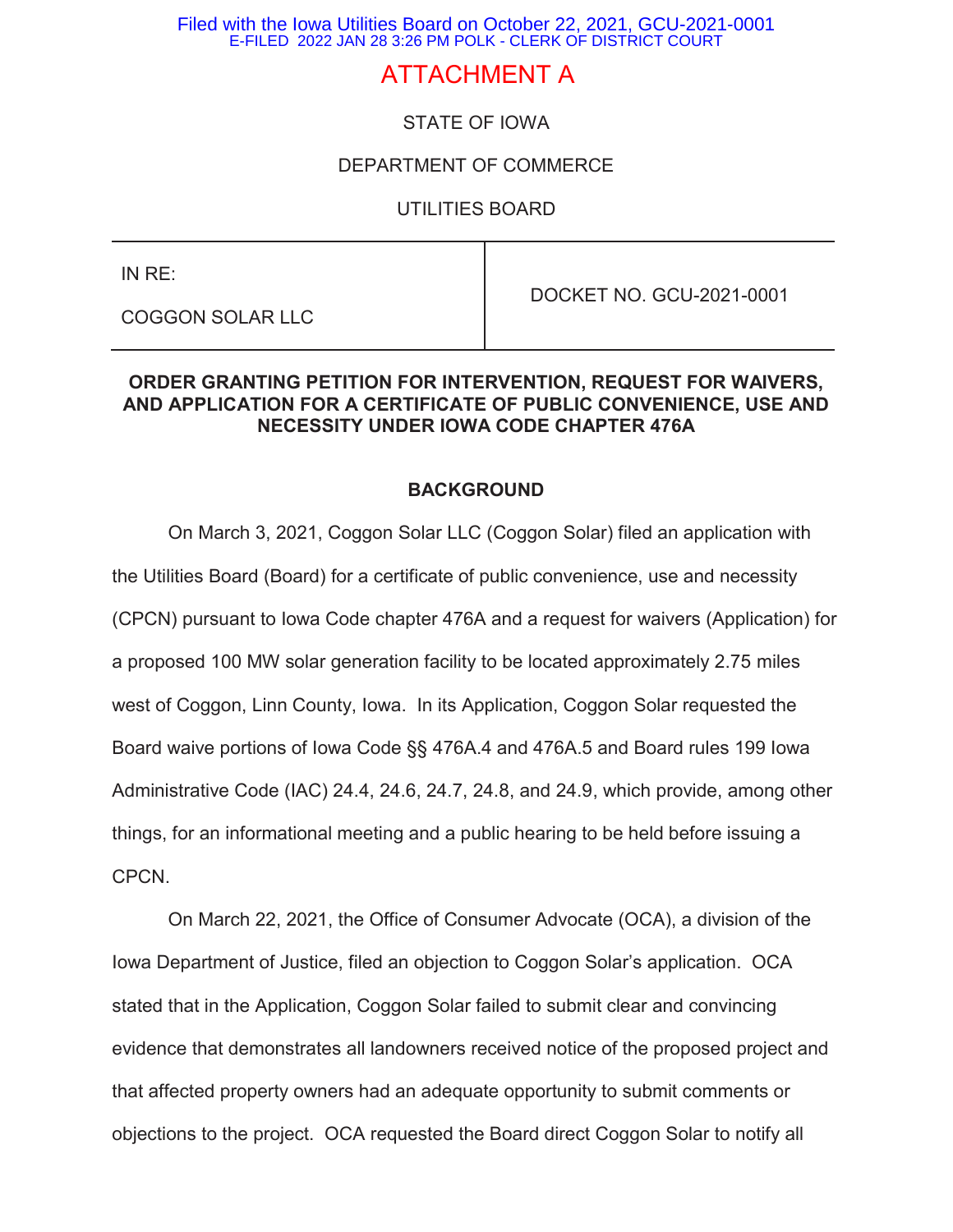#### DOCKET NO. GCU-2021-0001 PAGE 2 Filed with the Iowa Utilities Board on October 22, 2021, GCU-2021-0001 E-FILED 2022 JAN 28 3:26 PM POLK - CLERK OF DISTRICT COURT

affected landowners and to provide notice to allow interested persons to file comments or objections.

On April 15, 2021, the Board issued an order requiring Coggon Solar to file additional information pertaining to the project. On April 30, 2021, Coggon Solar filed additional information. On May 3, 2021, Coggon Solar filed the affidavit of Jason Ellsworth, in which he asserted Coggon Solar conducted an initial mailing campaign, held a public meeting on January 17, 2019, and conducted a second mailing campaign in December 2020 which "included all landowners or tenants of record with property within the [project's] footprint or within 1000 feet of the boundary of the Coggon Solar Project."

On June 14, 2021, the Board issued an order finding Coggon Solar's Application to be substantially complete and accepting the Application pursuant to 199 IAC 24.5(3). Also in the June 14, 2021 order, the Board found that Coggon Solar failed to establish that the waiver would not prejudice the substantial legal rights of another person and the Board denied Coggon Solar's request to waive the informational meeting requirements. The Board also directed Coggon Solar to serve the Official Notice, attached to the order as Attachment A, on all property owners within 1,000 feet of the proposed facility and to publish the Official Notice in a newspaper of general circulation in Linn County. In part, the Official Notice stated that objections and comments to the project should be filed by July 6, 2021. Finally, the order provided that the Board would consider Coggon Solar's request to waive the requirements of a full procedural schedule and the requirement to conduct a hearing after the expiration of the July 6, 2021 deadline, and after Coggon Solar conducts an informational meeting.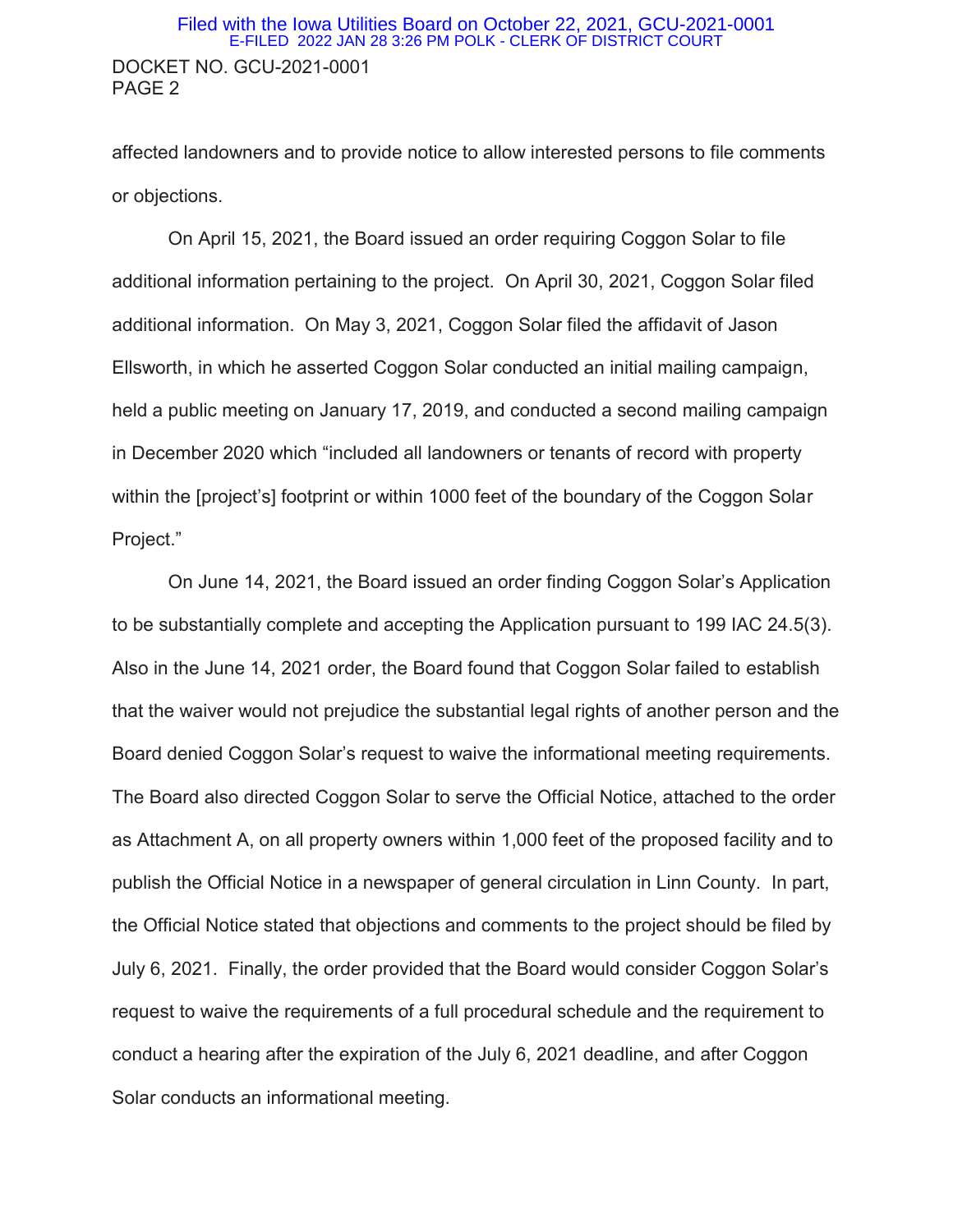#### DOCKET NO. GCU-2021-0001 PAGE 3 Filed with the Iowa Utilities Board on October 22, 2021, GCU-2021-0001 E-FILED 2022 JAN 28 3:26 PM POLK - CLERK OF DISTRICT COURT

On June 22, 2021, Coggon Solar filed a request for Board approval of the time, date, and place for a public informational meeting. On June 25, 2021, the Board chair issued a letter scheduling the informational meeting for 5:30 p.m. July 14, 2021, at the Coggon Center in Coggon, Iowa, directing Coggon Solar to provide written notice of the time, date, and location of the informational meeting by mail and by publication, and requiring Coggon Solar to file its presentation material in Docket No. GCU-2021-0001 at least one week prior to the informational meeting. On July 7, 2021, Coggon Solar filed its informational meeting presentation.

On July 2, 2021, OCA filed a partial withdrawal of its objection. Specifically, based on the supplemental information filed by Coggon Solar, OCA withdrew its objection to Coggon Solar's request to waive the notice requirements; however, OCA maintained its objection to Coggon Solar's request to waive the hearing requirements.

On July 14, 2021, as scheduled, the informational meeting was held, and on July 27, 2021, the informational meeting checklist and transcript were filed. Approximately 60 people attended the informational meeting. As part of its presentation at the informational meeting, Coggon Solar provided a project overview, including the anticipated construction and operational dates, and the 20-year power purchase agreement with Central Iowa Power Cooperative (CIPCO). Coggon Solar explained how the project location was selected with the primary reasons being its proximity to a CIPCO substation and the willingness of the landowners to enter into long-term leases and property sales. Coggon Solar further described the design features of the project and the solar modules and panels. Finally, Coggon Solar detailed its decommissioning plan and summarized the project benefits.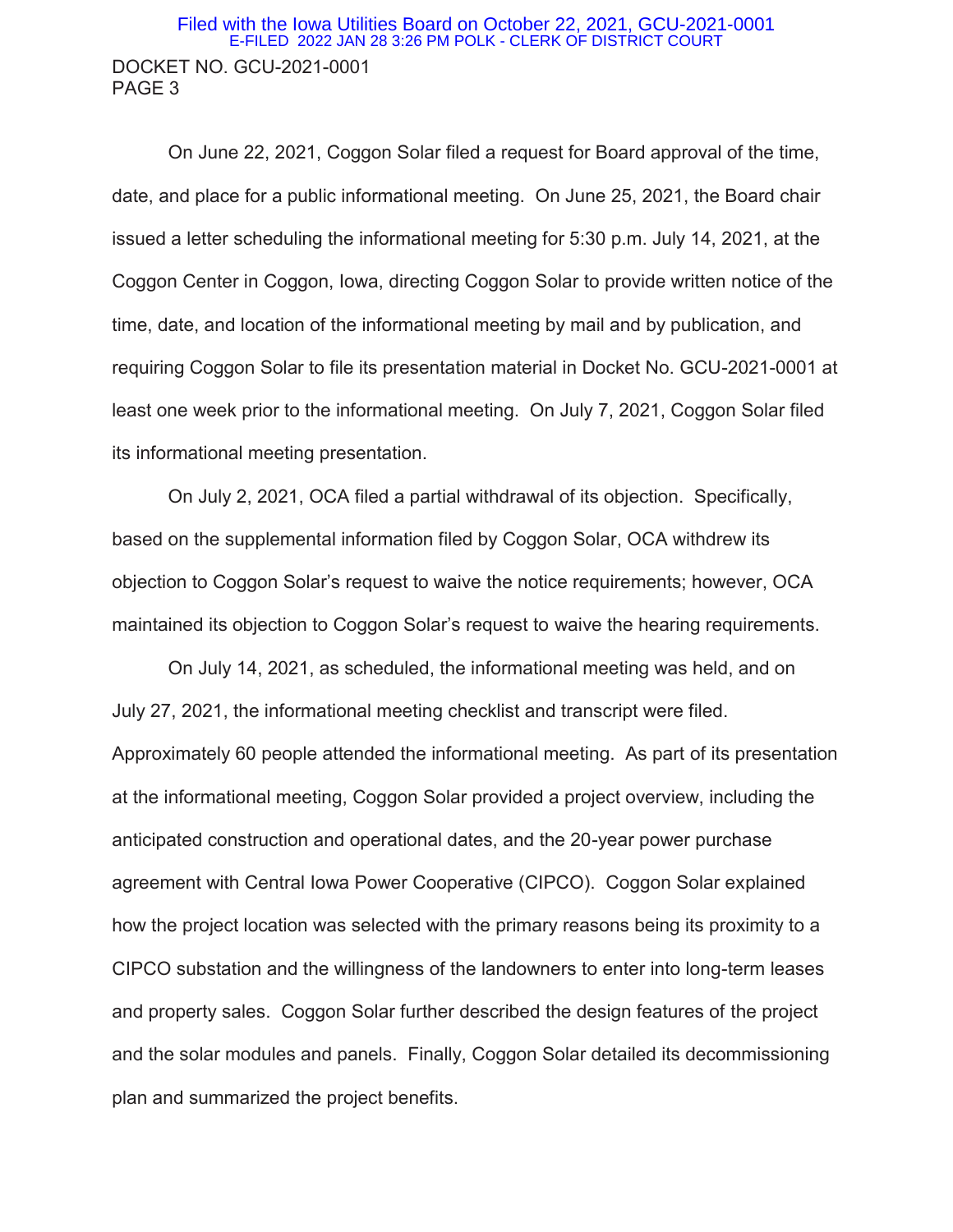#### DOCKET NO. GCU-2021-0001 PAGE 4 Filed with the Iowa Utilities Board on October 22, 2021, GCU-2021-0001 E-FILED 2022 JAN 28 3:26 PM POLK - CLERK OF DISTRICT COURT

In addition to the other items discussed above, the Board's June 14, 2021 order set an intervention deadline. On June 30, 2021, Martin Robinson, Paula Robinson, Tom Robinson, and Laura Robinson, by and through their counsel, (collectively referred to as the "Robinsons") filed a petition to intervene, stating each owns property within 1,000 feet of the proposed project. The Robinsons further asserted their opposition to the project for the following reasons: (1) Coggon Solar failed to give reasonable notice, (2) the proposed project will remove farmland from production, (3) Coggon Solar failed to show why alternate locations are not feasible, and (4) the solar panels contain hazardous material. On July 29, 2021, the Board granted the Robinsons' intervention request.

On July 6, 2021, the Environmental Law & Policy Center and the Iowa Environmental Council (collectively the "Environmental Intervenors") filed an intervention request with initial comments. The Environmental Intervenors stated they support projects that avoid impacts with Iowa's natural resources and incorporate native vegetation and ground management practices, and based on information provided by Coggon Solar, the Environmental Intervenors opined that the proposed facility is consistent with Iowa's land use and environmental policies. The Environmental Intervenors stated the proposed project will provide numerous environmental benefits, including improving air quality, water quality, and soil health. On July 29, 2021, the Board granted the Environmental Intervenors' intervention request.

On July 21, 2021, the Linn Clean Energy District (LCED) filed a petition to intervene, which will be discussed in greater detail below.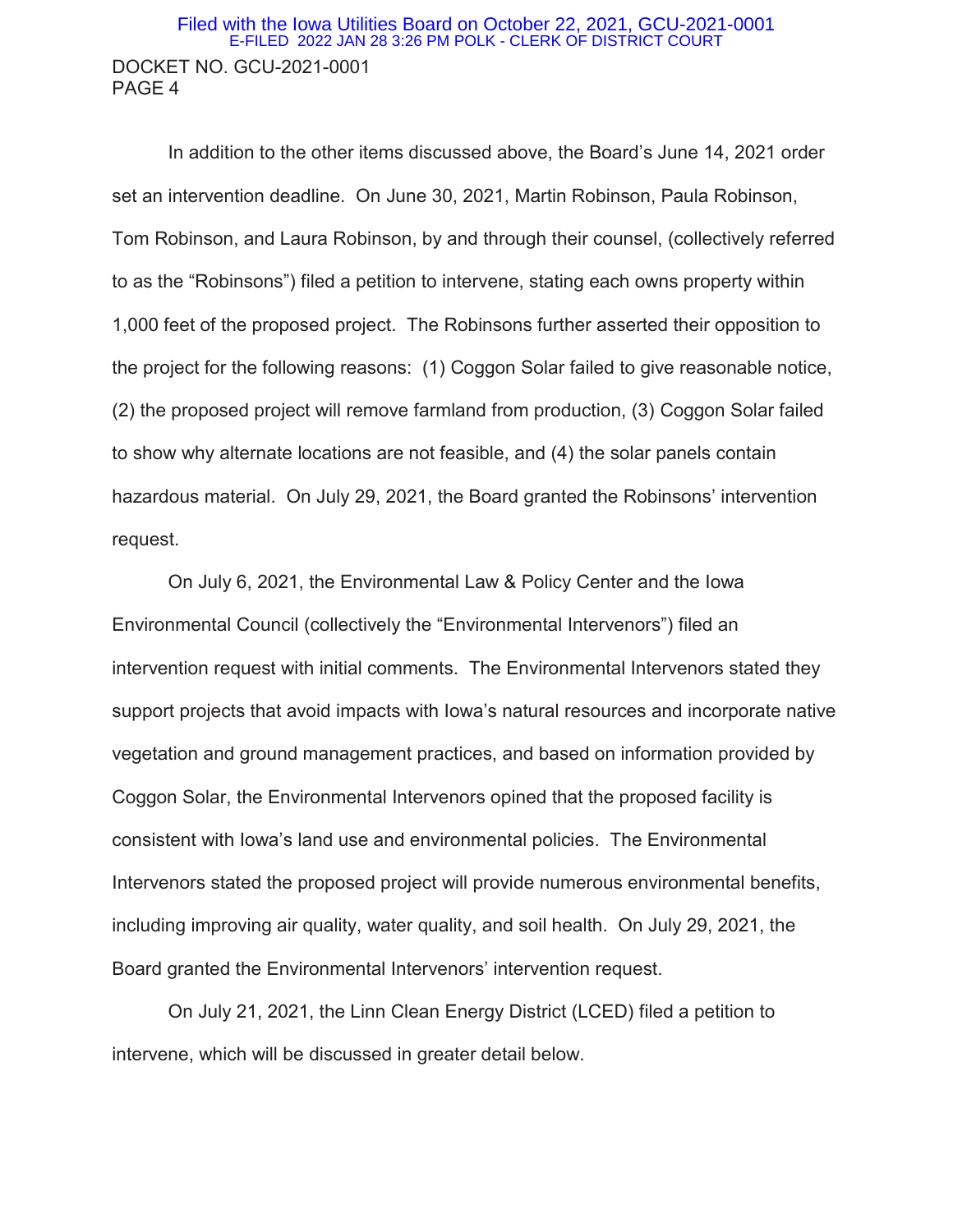### DOCKET NO. GCU-2021-0001 PAGE 5 Filed with the Iowa Utilities Board on October 22, 2021, GCU-2021-0001 E-FILED 2022 JAN 28 3:26 PM POLK - CLERK OF DISTRICT COURT

As of the date of this order, more than 70 comments and objections have been filed in this docket, and the issues have included the use of farmland for the project, environmental concerns, the facility itself (*e.g.*, noise, light pollution, etc.), and the perceived use of eminent domain. On June 15, 2021, Coggon Solar filed a document responding to several general themes or categories of objections. On August 9, 2021, Paula Robinson filed a response to Coggon Solar's June 15, 2021 filing.

#### **DESCRIPTION OF PROJECT**

Coggon Solar seeks to construct and operate a 100 MW solar generating facility on approximately 750 acres located approximately 2.75 miles west of Coggon, Iowa. Coggon Solar states that it selected the site for several reasons, with the primary reason being the proximity of the CIPCO Coggon substation. Coggon Solar and CIPCO entered into a 20-year power purchase agreement and, consequently, the power produced by Coggon Solar will be used in central Iowa by CIPCO member cooperatives, including the Linn County Rural Electric Cooperative (REC). Because of the proximity to the Coggon substation, Coggon Solar will not need to acquire easements or other property rights to connect the project to the substation. Additionally, because the Coggon substation currently has 100 MW of capacity, the substation does not require upgrades, the cost of which otherwise would be passed on to customers. Finally, the site was selected because landowners of the underlying property were willing to enter into long-term leases and property sales to accommodate the project.

The project site will include photovoltaic (PV) solar modules, inverters, a switchyard, security fencing, temporary use areas, a perimeter road, and other interspersed roads throughout the project area. The PV modules will be mounted on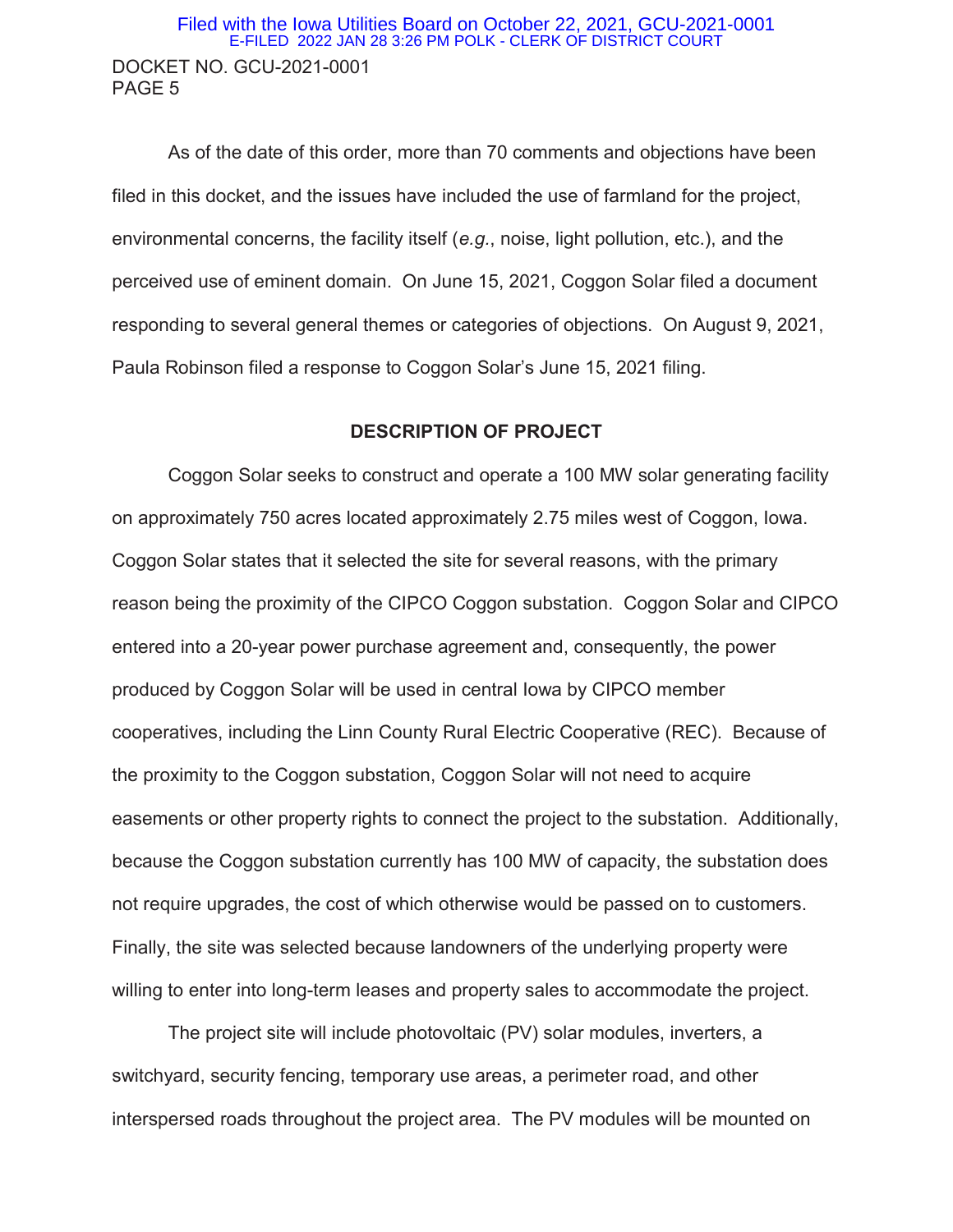#### DOCKET NO. GCU-2021-0001 PAGE 6 Filed with the Iowa Utilities Board on October 22, 2021, GCU-2021-0001 E-FILED 2022 JAN 28 3:26 PM POLK - CLERK OF DISTRICT COURT

single-axis trackers, which rotate along a north-south axis to track the sun's movement from the east in the morning to the west in the evening. The trackers will be mounted on pile-driven support piers that do not use concrete foundations. Each row of PV modules will be spaced approximately 7.5 meters apart, and each PV module will be spaced approximately 6 inches apart. The PV modules will convert energy from sunlight into direct current electricity and will connect to solar inverters, which convert direct current electricity to alternating current electricity. The solar inverters will be joined in series and parallel, ultimately connecting to the project substation. At the project substation, a main transformer steps up the voltage to 161 kilovolts for interconnection to the transmission system at the adjacent Coggon substation.

The facility is expected to produce energy during daylight hours from approximately 6 a.m. until 6 p.m. Coggon Solar expects that in the first year, the project will produce approximately 220,930 megawatt-hours. Coggon Solar will not create any direct sulfur dioxide emissions and will generate electricity without burning sulfur dioxide containing fuels.

#### **PETITION FOR INTERVENTION**

On July 21, 2021, the LCED filed an intervention request. Pursuant to 199 IAC 7.13(3), "[a]ny person having an interest in the subject matter of a proceeding may be permitted to intervene at the discretion of the board . . . ." In determining whether to grant intervention, subrule 7.13(3) directs the Board to consider factors including, but not limited to, the prospective intervenor's interest in the subject matter of the proceeding, the effect a final decision in the proceeding may have upon the prospective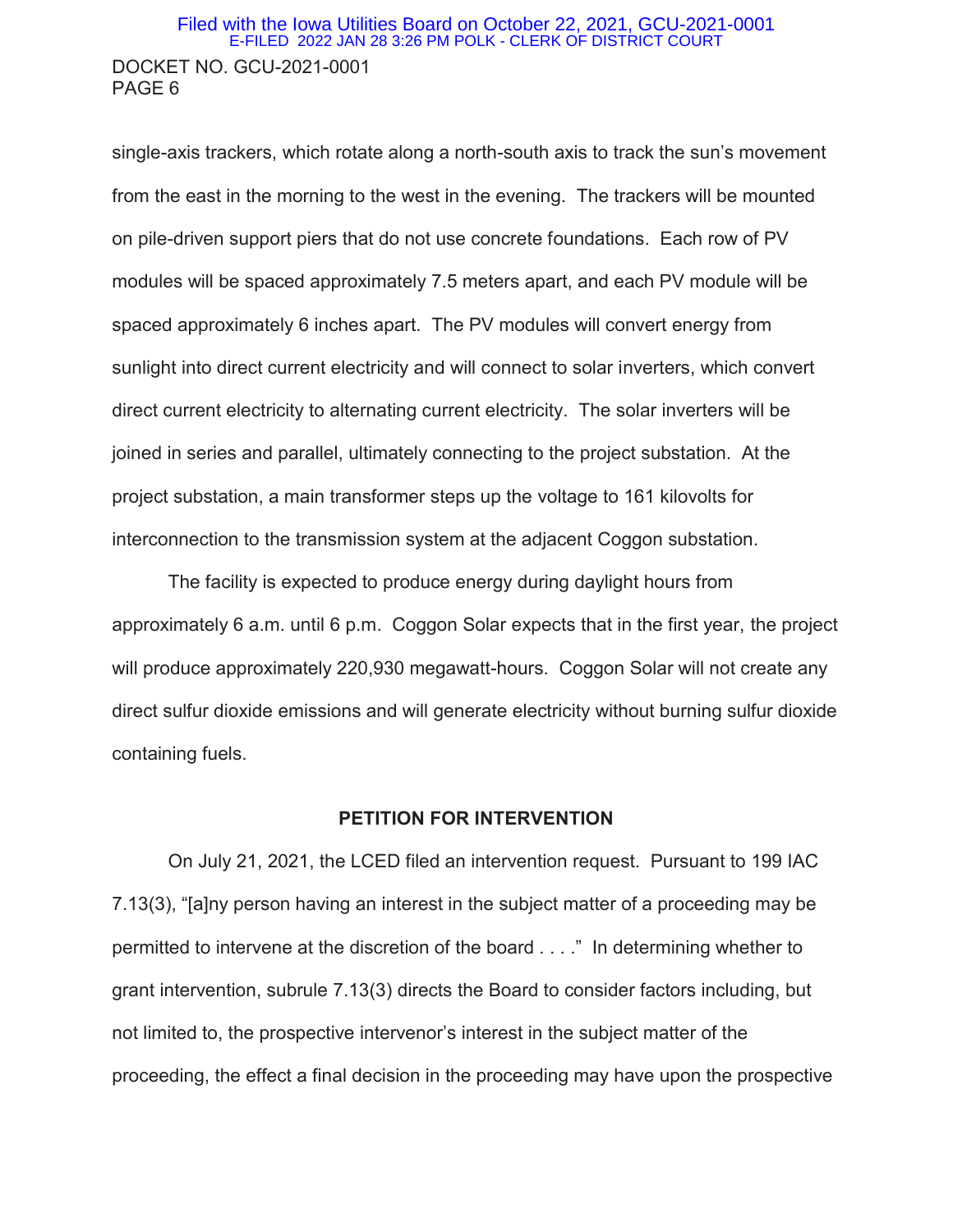#### DOCKET NO. GCU-2021-0001 PAGE 7 Filed with the Iowa Utilities Board on October 22, 2021, GCU-2021-0001 E-FILED 2022 JAN 28 3:26 PM POLK - CLERK OF DISTRICT COURT

intervenor's interest, and the extent to which the prospective intervenor may be

expected to assist in the development of a sound record.

LCED seeks intervention following its director's attendance at the July 14, 2021

informational meeting. Based on the comments made at the informational meeting,

LCED made the decision to intervene to accomplish the following:

- to bring before the Board verified research and information to dispel misconceptions about solar energy and large solar farms;
- to convey the perspective of landowners who want to farm solar energy because of its financial benefits and the opportunity to preserve and enrich their farmland;
- to establish the importance of large solar farms as a critical stepping stone in the broad and long-term strategies to address climate change; and
- to enumerate the economic benefits of large solar farms, both direct and indirect, to the citizens of Linn County and the state of Iowa.

LCED asserted a unique interest in the subject matter of this proceeding and

expressed an intent to assist in the development of the record. Applying the subrule

7.13(3) factors, the Board concludes LCED stated sufficient grounds for intervention

and will grant the same.

#### **REQUEST FOR WAIVER**

 Iowa Code § 476A.15 provides the Board with the authority to waive any of the requirements of Iowa Code chapter 476A "if it determines that the public interest will not be adversely affected . . . ." Similarly, rule 24.15 provides that the Board may waive any provision of chapter 24 "if it determines that the public interest would not be adversely affected . . . ." In determining whether the waiver would adversely affect the public interest, the Board may consider the purpose and type of facility, whether the facility is for the applicant's own needs, the facility's effect on existing transmission systems, and any other relevant factors. *Id.*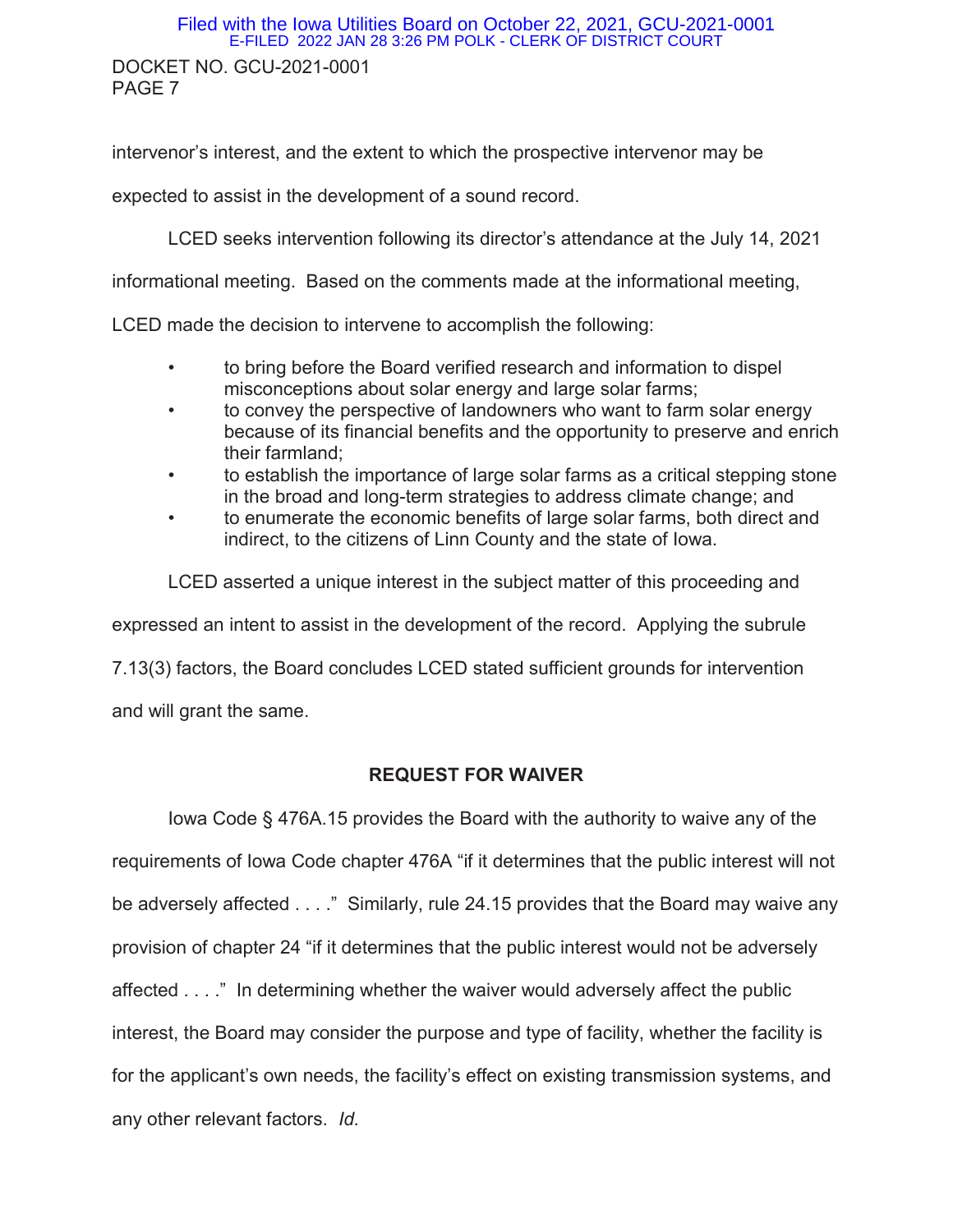### DOCKET NO. GCU-2021-0001 PAGE 8 Filed with the Iowa Utilities Board on October 22, 2021, GCU-2021-0001 E-FILED 2022 JAN 28 3:26 PM POLK - CLERK OF DISTRICT COURT

 Coggon Solar requests the Board waive portions of Iowa Code §§ 476A.4 and 476A.5 and Board rules 24.4, 24.6, 24.7, 24.8, and 24.9. In general, Coggon Solar's requests fall into two categories: (1) rules concerning an informational meeting and (2) statutory provisions and rules concerning a hearing and the additional requirements attendant thereto (*e.g.*, full procedural schedule, hearing notice, etc.).

In its June 14, 2021 order, the Board denied Coggon Solar's request to waive the holding of an informational meeting and ordered Coggon Solar to schedule and hold an informational meeting. The June 14, 2021 order further provided that the "Board will consider Coggon Solar's requests to waive the requirements of a full procedural schedule, and the requirement to conduct a hearing, after the expiration of the comment deadlines and after Coggon Solar conducts an informational meeting." The comment deadline set in the June 14, 2021 order has expired and Coggon Solar has held an informational meeting. Consequently, the Board will now address Coggon Solar's request to waive the statutory provisions and rules relating to a procedural schedule and a hearing.

With respect to the statutory provisions, Coggon Solar requests the Board waive Iowa Code § 476A.4, which concerns the hearing scheduling and notices, and Iowa Code § 476A.5, which concerns the hearing proceedings. Coggon Solar also requests the Board waive the following administrative rules:

- **Rule 24.6**: Rule 24.6 requires the issuance of a procedural schedule, including a hearing, once the Board accepts an application.
- *•* **Rule 24.8**: Rule 24.8 sets forth the hearing procedures.
- *•* **Rule 24.9**: Rule 24.9 provides the option for separate hearings on separate issues.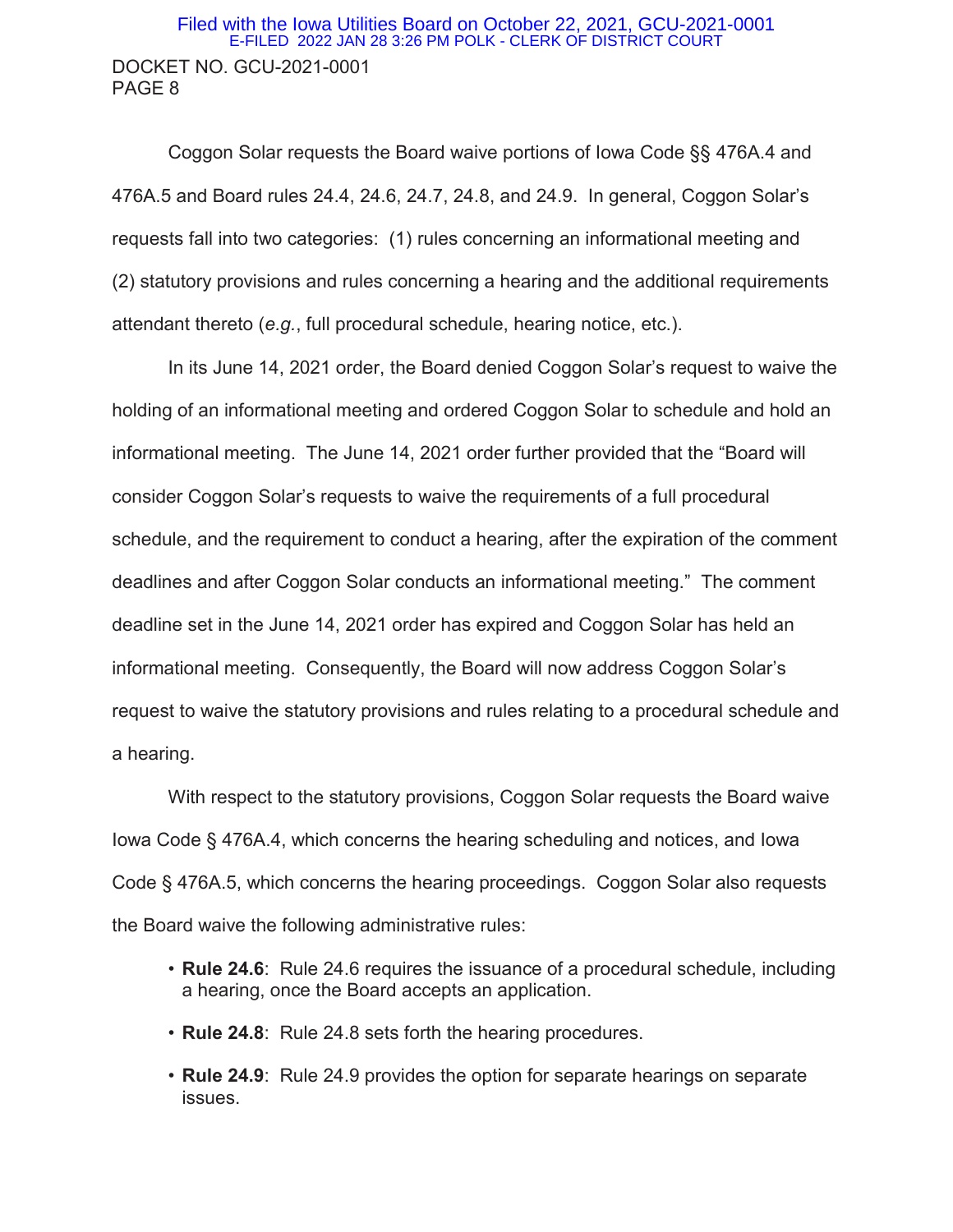#### DOCKET NO. GCU-2021-0001 PAGE 9 Filed with the Iowa Utilities Board on October 22, 2021, GCU-2021-0001 E-FILED 2022 JAN 28 3:26 PM POLK - CLERK OF DISTRICT COURT

Coggon Solar requests the Board waive these statutory provisions and rules because, according to Coggon Solar, the public interest will not be adversely affected by doing so and because the rule 1.3 elements for a waiver are established.

*A. Public Interest.* With respect to the public interest, rule 24.15 provides several factors the Board may consider when determining whether the issuance of a waiver will adversely affect the public interest. The Board is to consider the purpose of the facility, the type of facility, how the produced energy is used, and the effects of the facility on the existing transmission system. Additionally, because the waiver concerns the hearing requirement, the Board must consider whether a hearing would assist in its consideration of whether to issue a generating certificate.

According to Iowa Code § 476A.6, the Board "shall"<sup>1</sup> issue a generating certificate if the Board finds the following elements: (1) the facility's services and operation are consistent with the legislative intent expressed in § 476.53 and the state's economic development policies and will not be detrimental to the provision of adequate and reliable electric service; (2) the applicant is willing to construct, operate, and maintain the facility pursuant to the provisions that are included in the certificate and Iowa Code chapter 476A, subchapter I; and (3) the construction, operation, and maintenance of the facility will be consistent with reasonable land use and environmental policies. In determining whether the "consistent with reasonable land use and environmental policies" factor is met, the Board may consider whether any adverse impacts caused by the construction, operation, and maintenance of the facility are reduced to a reasonably acceptable level, whether the proposed site represents a

 $\overline{a}$ 

<sup>&</sup>lt;sup>1</sup> According to Iowa Code § 4.1(30)(a), as used in the Iowa Code, the term "shall" imposes a duty.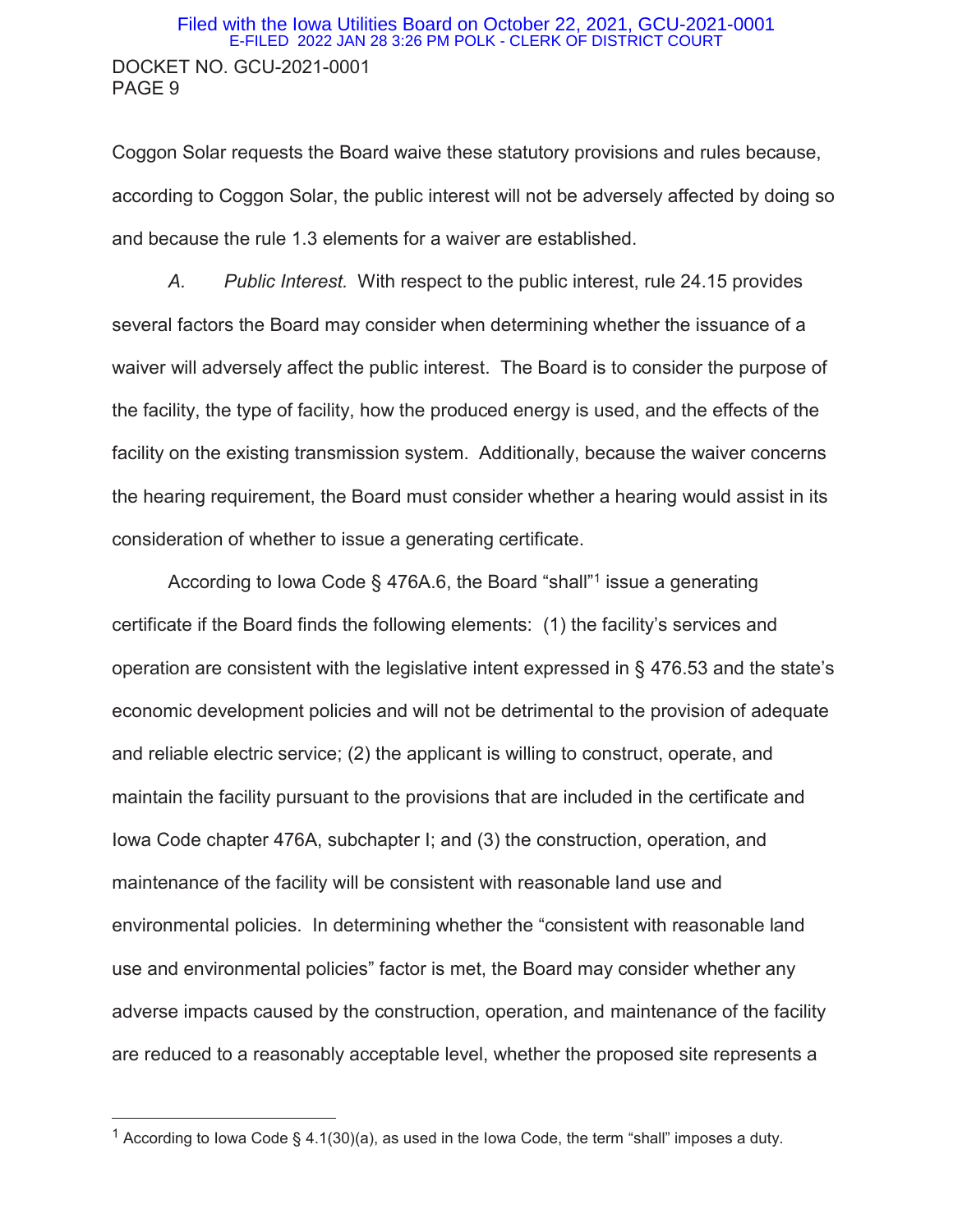### DOCKET NO. GCU-2021-0001 PAGE 10 Filed with the Iowa Utilities Board on October 22, 2021, GCU-2021-0001 E-FILED 2022 JAN 28 3:26 PM POLK - CLERK OF DISTRICT COURT

reasonable choice, and whether the proposed facility complies with local zoning requirements. 199 IAC 24.10(2)(b). If these elements are established, a generating "certificate *shall be issued* to the applicant . . . ." Iowa Code § 476A.6 (emphasis added).

Based on the filings in this docket, including the objections, as well as the information in support of the project, and, as discussed below, the applicable provisions of the Linn County Zoning Ordinance, the Board does not consider a hearing to be necessary to assist the Board in its consideration of the § 476A.6 factors. The Board has provided numerous comment opportunities and, in response, as of the date of this order, more than 70 comments and objections were filed. However, most filings in opposition to this proposed project raised issues or concerns that are not pertinent to the § 476A.6 factors that must guide this Board's decision.

For example, many commenters expressed opposition to the use of eminent domain and the use of high-quality farmland for non-farming purposes. Eminent domain *is not* implicated in this case; instead, landowners approved and consented to the use of their land for the proposed project and entered into leases for the use of the land with Coggon Solar. This is not a case in which the Board is being petitioned to condemn private farmland for the purpose of constructing, operating, and maintaining a solar farm over the objection of the landowner and, if that were the case, the Board would certainly schedule a hearing. As noted by the Iowa Conservative Energy Forum and the Iowa Land and Liberty Coalition in their August 18, 2021 filing:

Not one solar panel is installed without a landowner exercising his or her right to choose solar on their private land. We strongly believe in this principle and that our farmers and landowners are the greatest stewards of their land – they have the right to choose if solar energy is right for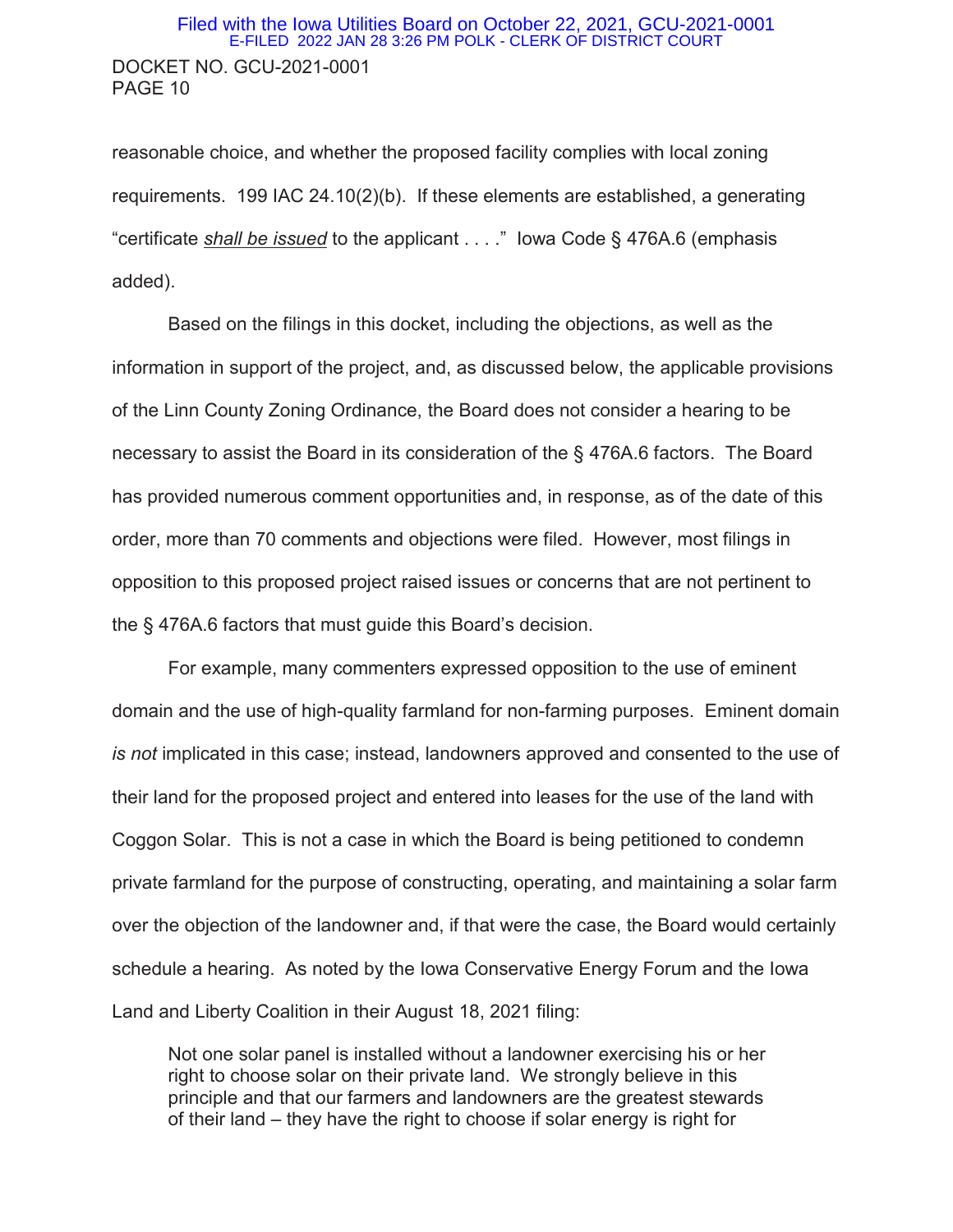them. **Landowners within the Coggon Solar project area have already made that choice, volunteering to host solar energy on their land.** Their property rights were on display during their consideration of the project, and it is critical you observe their rights during your consideration of the project as well.

(alterations in original).

 A hearing is also not necessary to consider the grounds and issues raised by intervenors. For example, in their June 30, 2021 filing, the Robinsons contend the application should be denied because: (1) Coggon Solar failed to give reasonable notice; (2) the proposed project will remove farmland from production; (3) Coggon Solar failed to show why alternate locations are not feasible; and (4) the solar panels contain hazardous material.

Under Iowa Code § 476A.15 and 199 IAC 24.15, the Board finds that the public interest will not be adversely affected by waiving the hearing requirements contained in §§ 476A.4 and 476A.5 and Board rules 24.6, 24.8, and 24.9. The Board provided numerous opportunities for the public and interested persons to submit comments regarding the proposed project, numerous comments have been filed, and the Board has reviewed and considered the same.

*B. Rule 1.3.* Next, the Board considers Coggon Solar's waiver request under the four criteria enumerated within rule 1.3. The first criterion requires Coggon Solar to establish that application of the rules would pose an undue hardship on Coggon Solar. According to Coggon Solar, requiring a hearing will further and unnecessarily delay the proposed facility's construction and operational start dates. Coggon Solar states it expects to be contractually committed to start selling electricity to CIPCO by December 15, 2022, and the proposed project must commence construction in 2021 to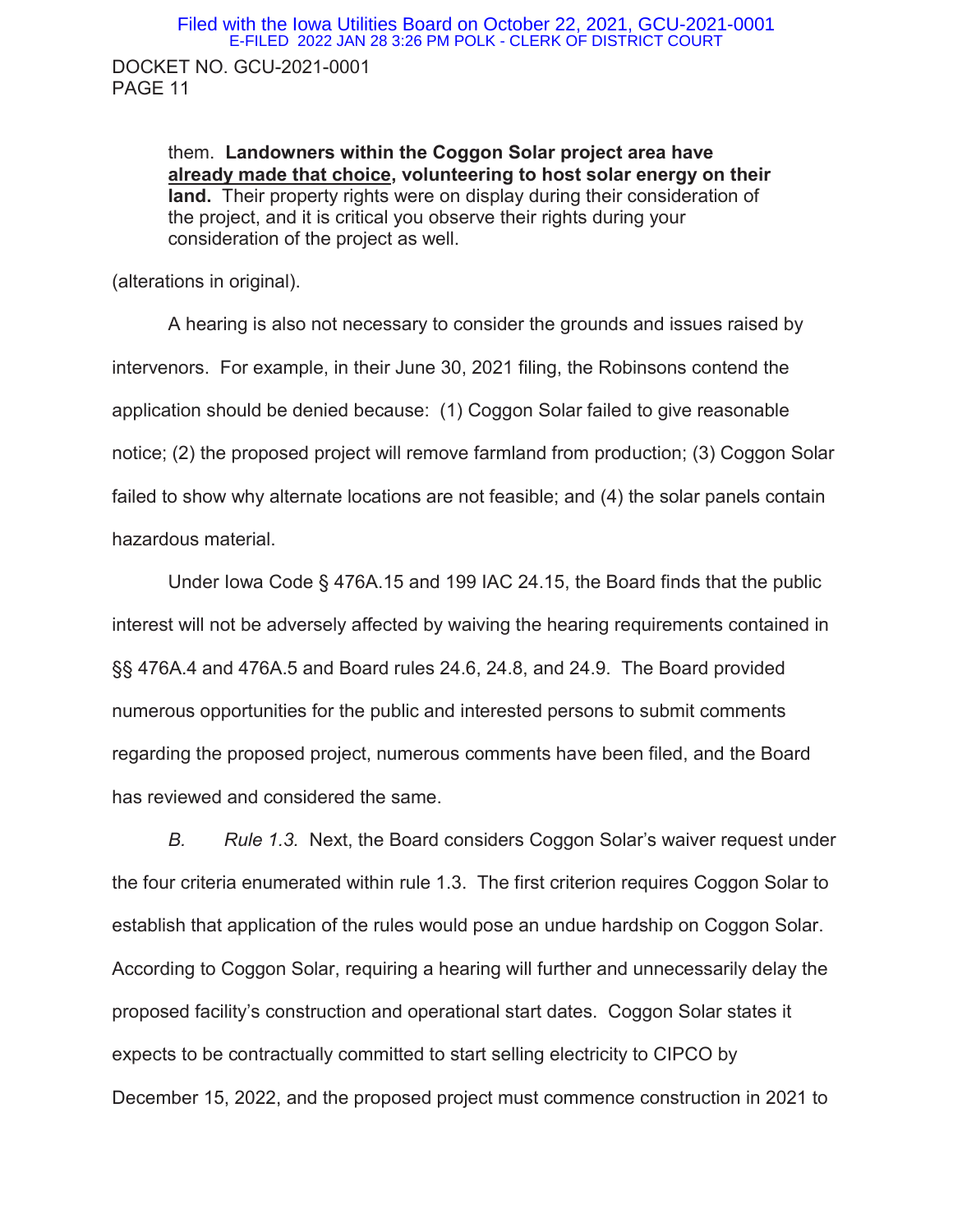### DOCKET NO. GCU-2021-0001 PAGE 12 Filed with the Iowa Utilities Board on October 22, 2021, GCU-2021-0001 E-FILED 2022 JAN 28 3:26 PM POLK - CLERK OF DISTRICT COURT

meet certain federal investment tax credit eligibility criteria. Coggon Solar had hoped that construction could commence no later than August 2021.

 The second rule 1.3 element concerns whether the waiver would prejudice the substantial legal rights of another person. On this point, it is important to note that Coggon Solar has not sought eminent domain and all landowners whose land will be used for the proposed project have agreed to the use of their land. Further, the Board allowed for the submission of comments and ordered Coggon Solar to provide Boardordered notice to inform the public of the comment submission opportunities. Coggon Solar and the Board also held an informational meeting so that interested persons could obtain additional information about the project. Coggon Solar's informational meeting presentation material and a transcript of the informational meeting have been filed in this docket. Given the number of opportunities that have been provided for interested persons to file comments and other documents in support of or against the proposed project, the Board finds that granting the waiver of the hearing would not prejudice the substantial legal rights of other persons.

Third, the Board finds the provisions for which waivers are requested are not mandated by law. While Iowa Code §§ 476A.4 and 476A.5 normally require a hearing prior to the issuance of a generating certificate, the Legislature delegated authority to the Board to waive the hearing requirement. *See* Iowa Code § 476A.15. The Board has found that the public interest will not be adversely affected by waiver of the hearing requirements in §§ 476A.4 and 476A.5. This element of rule 1.3 has been met.

 Finally, the Board must examine whether the substantially equal protection of public health, safety, and welfare may be afforded by means other than through a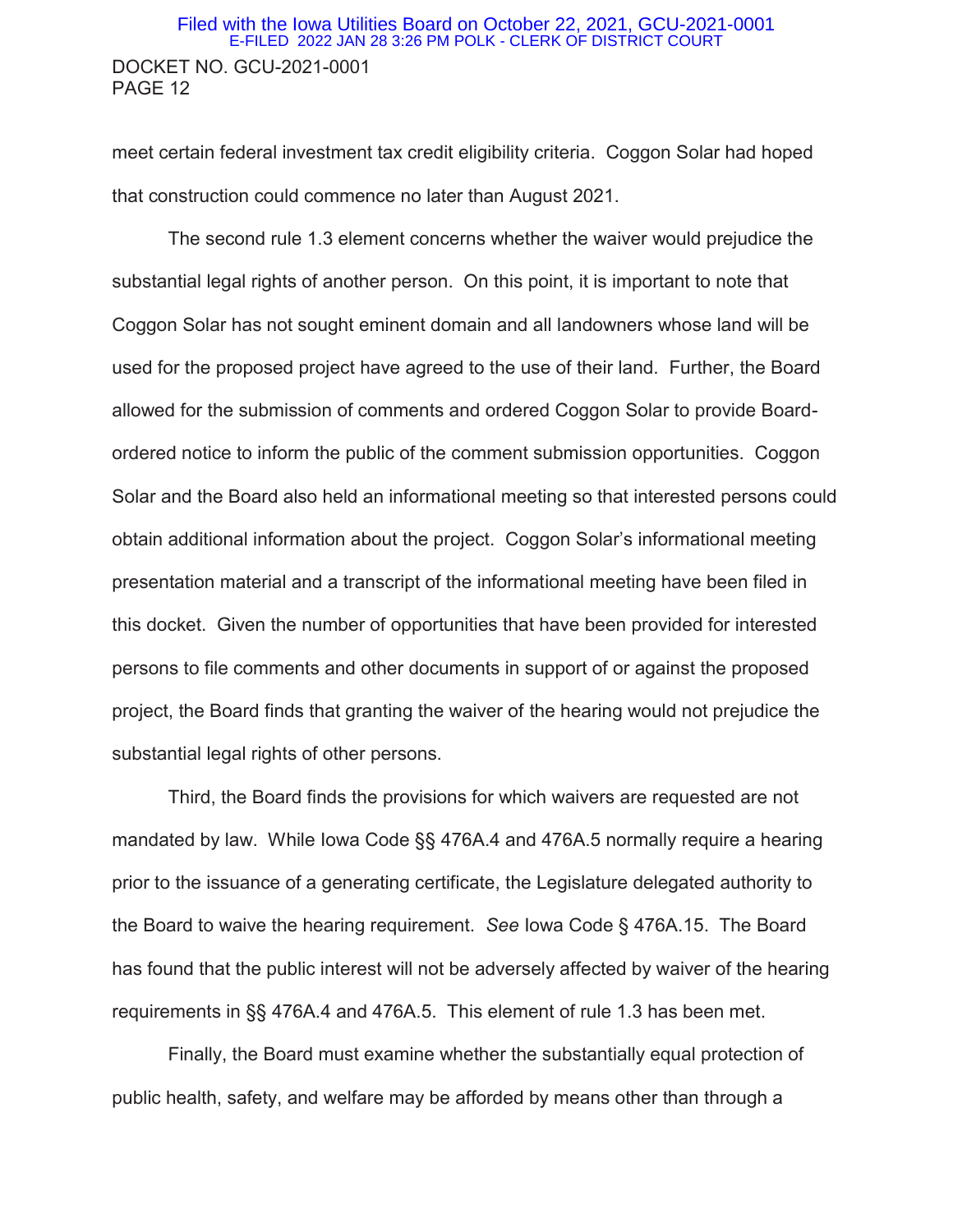### DOCKET NO. GCU-2021-0001 PAGE 13 Filed with the Iowa Utilities Board on October 22, 2021, GCU-2021-0001 E-FILED 2022 JAN 28 3:26 PM POLK - CLERK OF DISTRICT COURT

hearing. The Board has previously found that the reasons for holding a generating certificate hearing include providing the affected public and regulatory agencies an opportunity to submit information to the Board and allowing the facility to present information from which the Board may apply the § 476A.6 decision criteria. *See In re Holliday Creek Solar, LLC*, Docket No. GCU-2020-0001, "*Order Granting Petition for Intervention, Request for Waivers, and Application for a Certificate of Public Convenience, Use and Necessity under Iowa Code chapter 476A*," p. 12 (Feb. 3, 2021). Because the Board has provided other opportunities for the public to present information for the Board's consideration, the Board finds that the equal protection of the public health, safety, and welfare will be afforded by means other than through a hearing.

As set forth above, through Coggon Solar's efforts prior to the filing of the application and through the Board-ordered notices, individuals affected by the proposed project received information concerning the project and how to file comments with the Board. Additionally, Coggon Solar and the Board held an informational meeting during which Coggon Solar provided the public information about the project. Coggon Solar is not seeking the right of eminent domain, having secured all necessary land agreements for the project. Finally, given the material filed by Coggon Solar and all other interested parties, the Board finds the docket contains sufficient information to allow the Board to analyze the proposed project under the § 476A.6 factors. For these reasons, the Board finds Coggon Solar sufficiently supported its request under rules 1.3 and 24.15 to waive the statutory provisions and rules relating to the hearing. Because the Board is waiving the hearing, a procedural schedule is unnecessary and the Board will waive those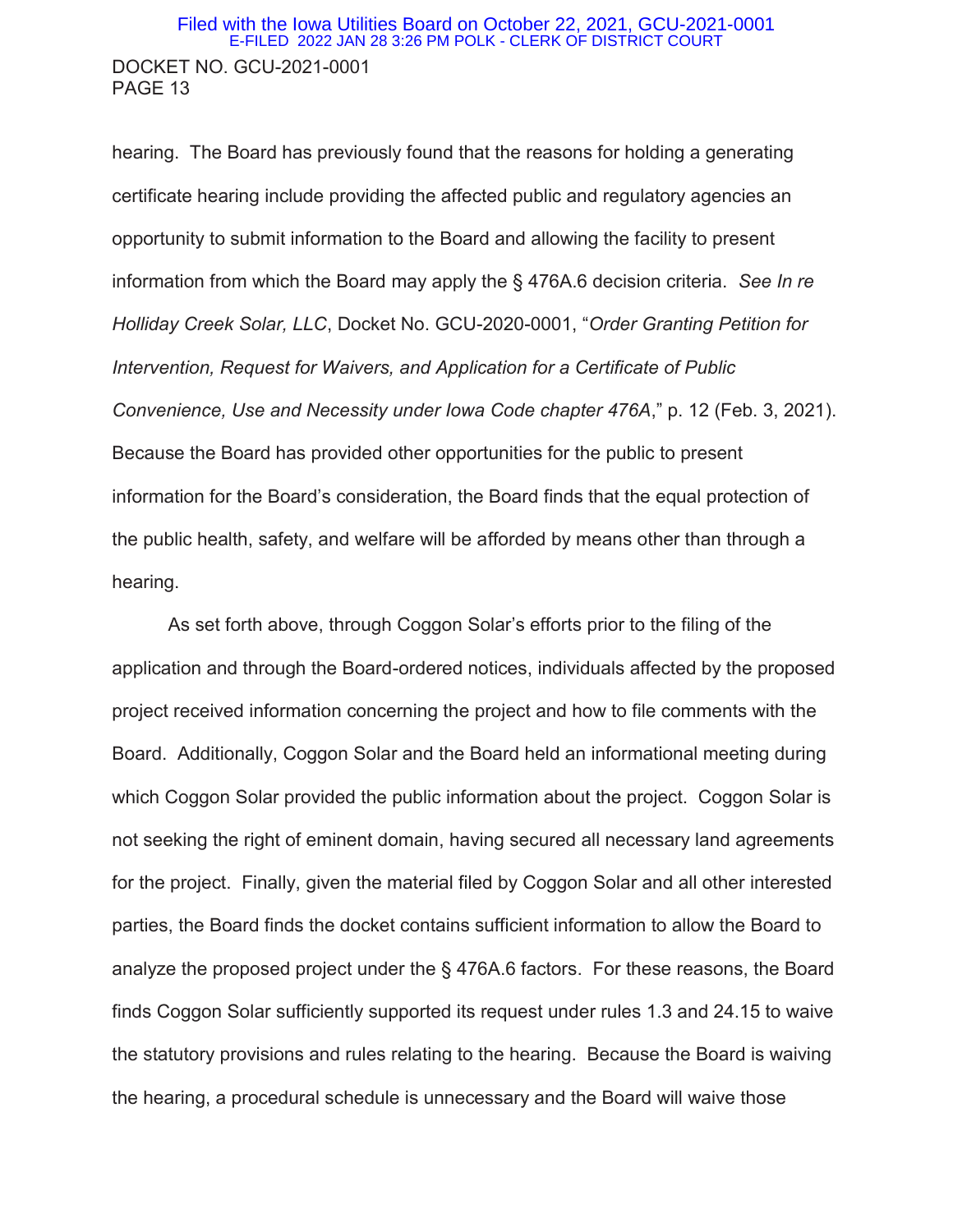DOCKET NO. GCU-2021-0001 PAGE 14 Filed with the Iowa Utilities Board on October 22, 2021, GCU-2021-0001 E-FILED 2022 JAN 28 3:26 PM POLK - CLERK OF DISTRICT COURT

requirements. Therefore, the Board will grant Coggon Solar's request to waive Iowa

Code §§ 476A.4 and 476A.5 and Board rules 24.6, 24.8, and 24.9.

### **APPLICATION FOR GENERATING CERTIFICATE**

In relevant part, § 476A.2(1) provides "a person shall not commence to construct

a facility except as provided in section 476A.9 unless a certificate has been issued by

the board." Coggon Solar requests the Board issue it a generating certificate to

construct a solar facility. According to § 476A.6, the Board shall issue the applicant a

generating certificate if the Board finds all of the following:

(1) The services and operations resulting from the construction of the facility are consistent with legislative intent as expressed in section 476.53 and the economic development policy of the state as expressed in Title I, subtitle 5, and will not be detrimental to the provision of adequate and reliable electric service.

(2) The applicant is willing to construct, maintain, and operate the facility pursuant to the provisions of the certificate and this subchapter.

(3) The construction, maintenance, and operation of the facility will be consistent with reasonable land use and environmental policies and consonant with reasonable utilization of air, land, and water resources, considering available technology and the economics of available alternatives.

In the interest of clarity, each will be discussed in turn.

*1. Legislative Intent/Economic Development/Adequate and Reliable Service.* 

The Board finds that Coggon Solar's proposed solar project is consistent with

multiple statutory provisions expressing legislative intent and policies of this state. In

§ 476.53(1), the legislature unequivocally expressed its intent to encourage electric

generating facilities. Specifically, this statute provides that "[i]t is the intent of the

general assembly to attract the development of electric power generating and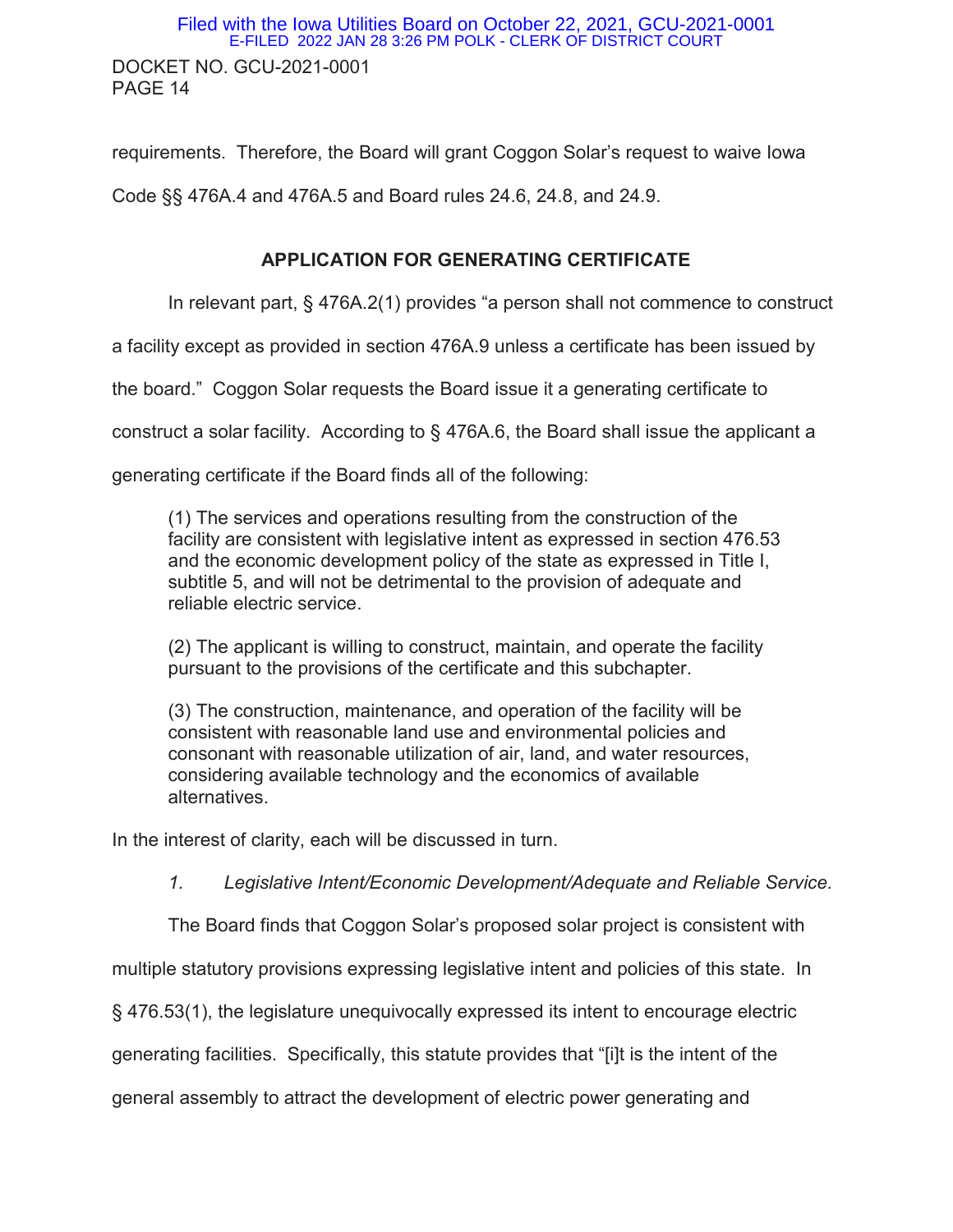### DOCKET NO. GCU-2021-0001 PAGE 15 Filed with the Iowa Utilities Board on October 22, 2021, GCU-2021-0001 E-FILED 2022 JAN 28 3:26 PM POLK - CLERK OF DISTRICT COURT

transmission facilities within the state in sufficient quantity to ensure reliable electric service to Iowa consumers and provide economic benefits to the state." This statutory provision also states that it is the legislature's intent for lower carbon-emitting electric generating facilities "to facilitate the transition to a carbon-constrained environment." Coggon Solar's proposed project is consistent with both of these state policy goals.

Additionally, Iowa Code § 476.41 provides that "[i]t is the policy of this state to encourage the development of alternative energy production facilities . . . in order to conserve our finite and expensive energy resources and to provide for their most efficient use." Solar facilities fall within the definition of "alternative energy production facilities." Therefore, Coggon Solar's proposed facility is consistent with the expressed state policy objectives in § 476.41.

Coggon Solar's proposed solar farm also provides economic benefits. In its submitted material, Coggon Solar asserts that the project will be an estimated \$150 million capital investment that will result in the creation of approximately 300 construction jobs (hiring local as available) and two or three long-term jobs through the length of the project. Because of the power purchase agreement with CIPCO, the power produced will be used in Iowa by CIPCO member cooperatives, including the Linn County REC. Coggon Solar estimates that the clean energy produced at the proposed facility could power approximately 19,000 homes in the area. Coggon Solar further anticipates that, through the life of the project, the increased property tax revenue exceeds the property taxes associated with the current use by millions of dollars.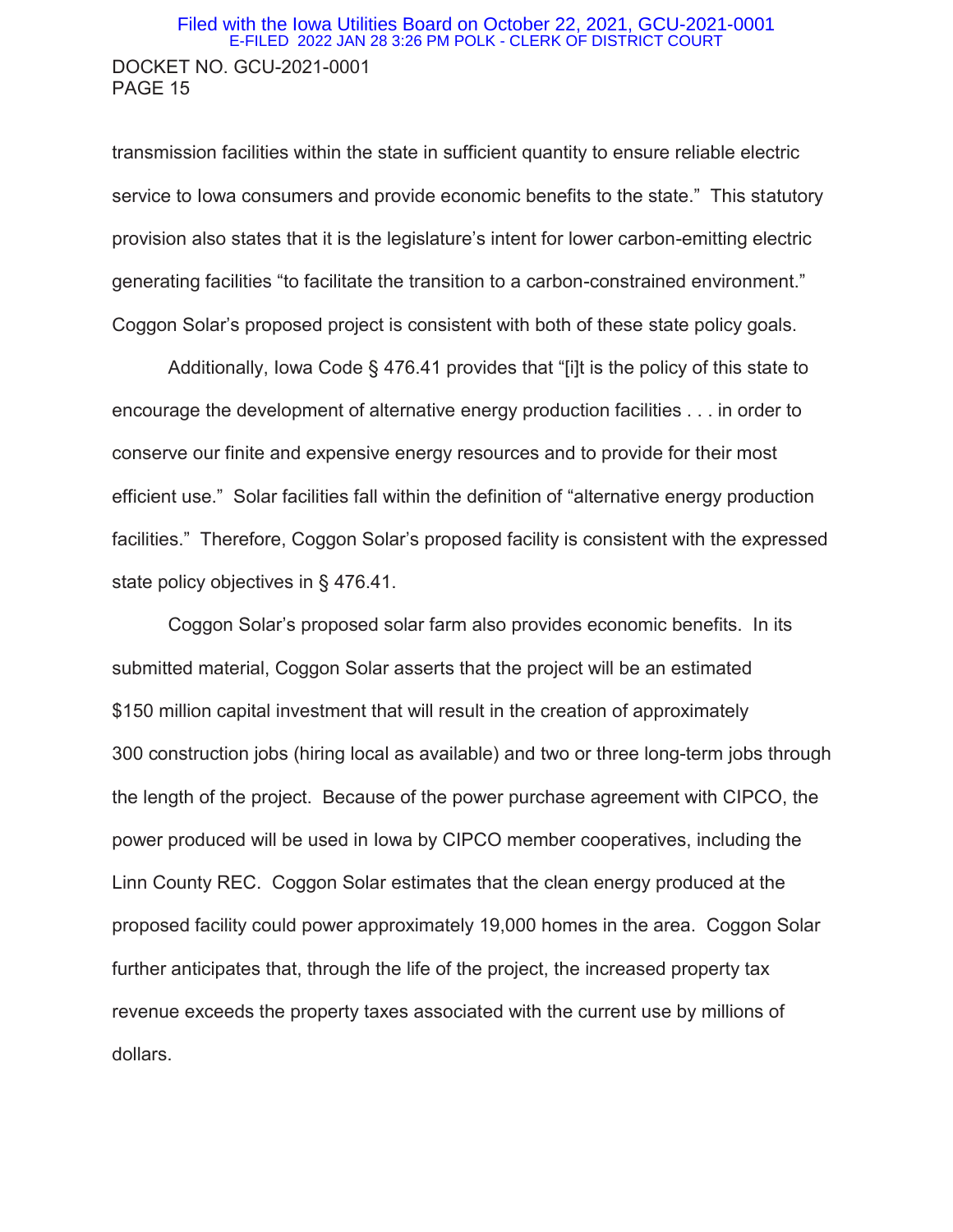### DOCKET NO. GCU-2021-0001 PAGE 16 Filed with the Iowa Utilities Board on October 22, 2021, GCU-2021-0001 E-FILED 2022 JAN 28 3:26 PM POLK - CLERK OF DISTRICT COURT

At the request of Coggon Solar, in March 2020, CIPCO issued a System Impact Study in which it concluded that the existing transmission system could reliably support the additional capacity of Coggon Solar without additional network upgrades. The material filed in support of the project indicates the proposed facility will not be detrimental to the provision of adequate and reliable electric service.

 Because the Coggon Solar facility is consistent with legislative intent and the economic development policies of this state and will not be detrimental to the provision of adequate and reliable electric service, the Board finds the first § 476A.6 decision criterion is established.

#### *2. Construction, Operation, and Maintenance.*

 The second factor requires the Board to examine whether Coggon Solar will construct, maintain, and operate the facility pursuant to the provisions of the certificate and Iowa Code chapter 476A. As a condition of the generating certificate, Coggon Solar will be required to comply with all provisions of the certificate and Iowa Code chapter 476A, subchapter I, in the construction, maintenance, and operation of the facility. Therefore, the Board finds the second § 476A.6 factor is established.

*3. Land Use and Environmental Policies.* 

The final factor requires the Board to determine whether the "construction, maintenance, and operation of the facility will be consistent with reasonable land use and environmental policies and consonant with reasonable utilization of air, land, and water resources, considering available technology and the economics of available alternatives." In considering this factor, the Board also considers whether the adverse impacts of the proposed facility have been reduced to a reasonable level, whether the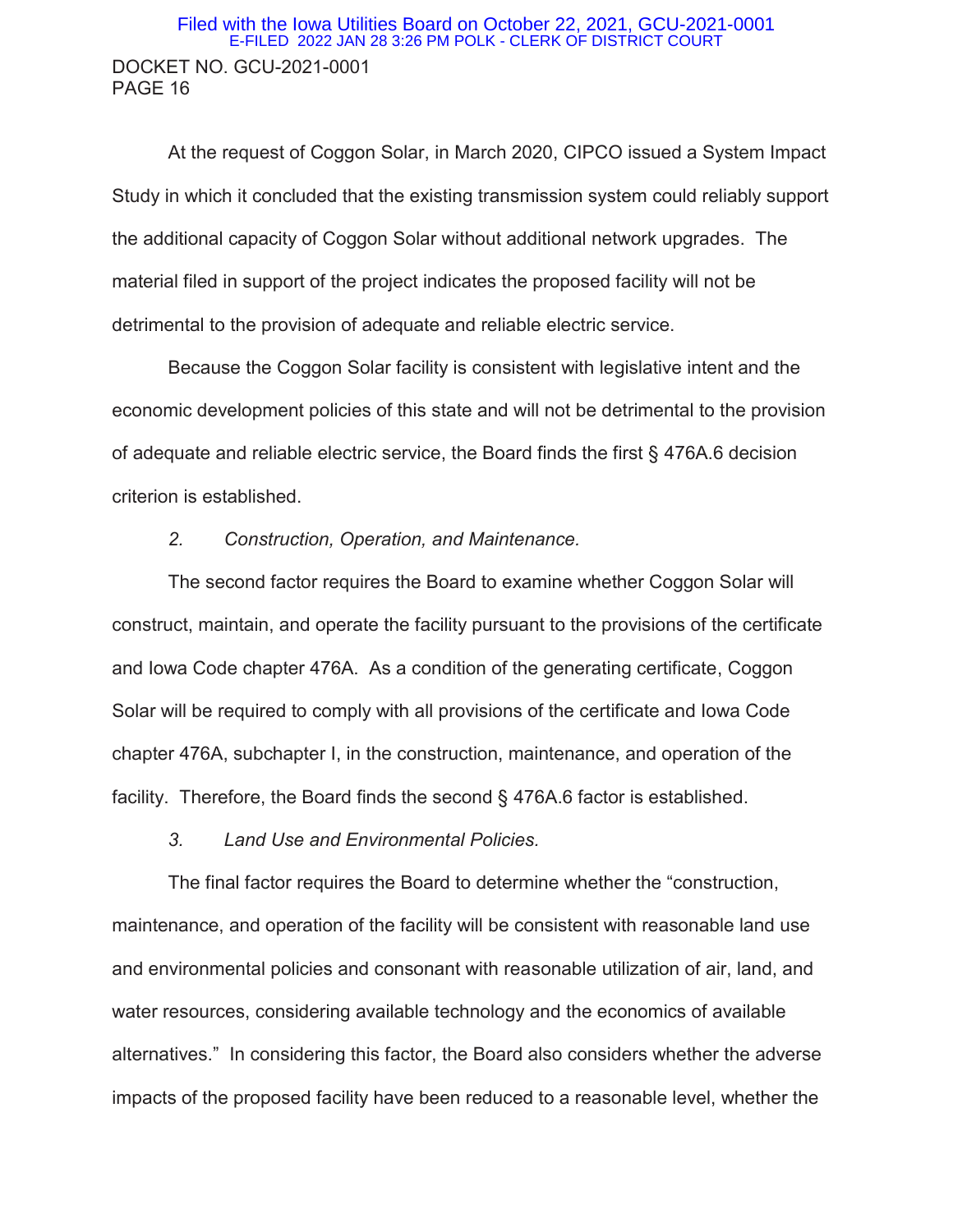### DOCKET NO. GCU-2021-0001 PAGE 17 Filed with the Iowa Utilities Board on October 22, 2021, GCU-2021-0001 E-FILED 2022 JAN 28 3:26 PM POLK - CLERK OF DISTRICT COURT

site represents a reasonable choice among available options, and whether the proposed facility complies with local zoning and other requirements. 199 IAC 24.10(2)(b). The Board will address the factors most relevant to this matter.

#### *a. Environmental Considerations.*

 Several commenters expressed concerns over the environmental impacts of the proposed project, including concerns over whether the solar panels contain hazardous material and whether "toxic" chemicals will be put into the ground. As part of its informational meeting presentation, Coggon Solar explained that the solar panels will not contain hazardous materials and trackers will be mounted on pile-driven support piers that do not use concrete foundations, which is less invasive of the subsurface and will allow for a more efficient decommissioning.

Coggon Solar also states that once constructed, the proposed facility will not create any direct sulfur dioxide emissions and no combustible fuels or fuel wastes will be used in the plant's operations. Coggon Solar states that the facility design will not impact or alter any on-site wetlands and will maintain pre-project drainage patterns through the life of the project. Coggon Solar estimates that the energy produced at the facility will equate to a reduction of approximately 300 million pounds of  $CO<sub>2</sub>$  emissions each year through the life of the project.

 In response to objections regarding potential impacts on wildlife, Coggon Solar states it conducted an on-site endangered species assessment and did not identify any species of concern. Coggon Solar further consulted with the Iowa Department of Natural Resources and the United States Department of Fish & Wildlife to ensure the project is constructed consistent with federal and state regulations. The Environmental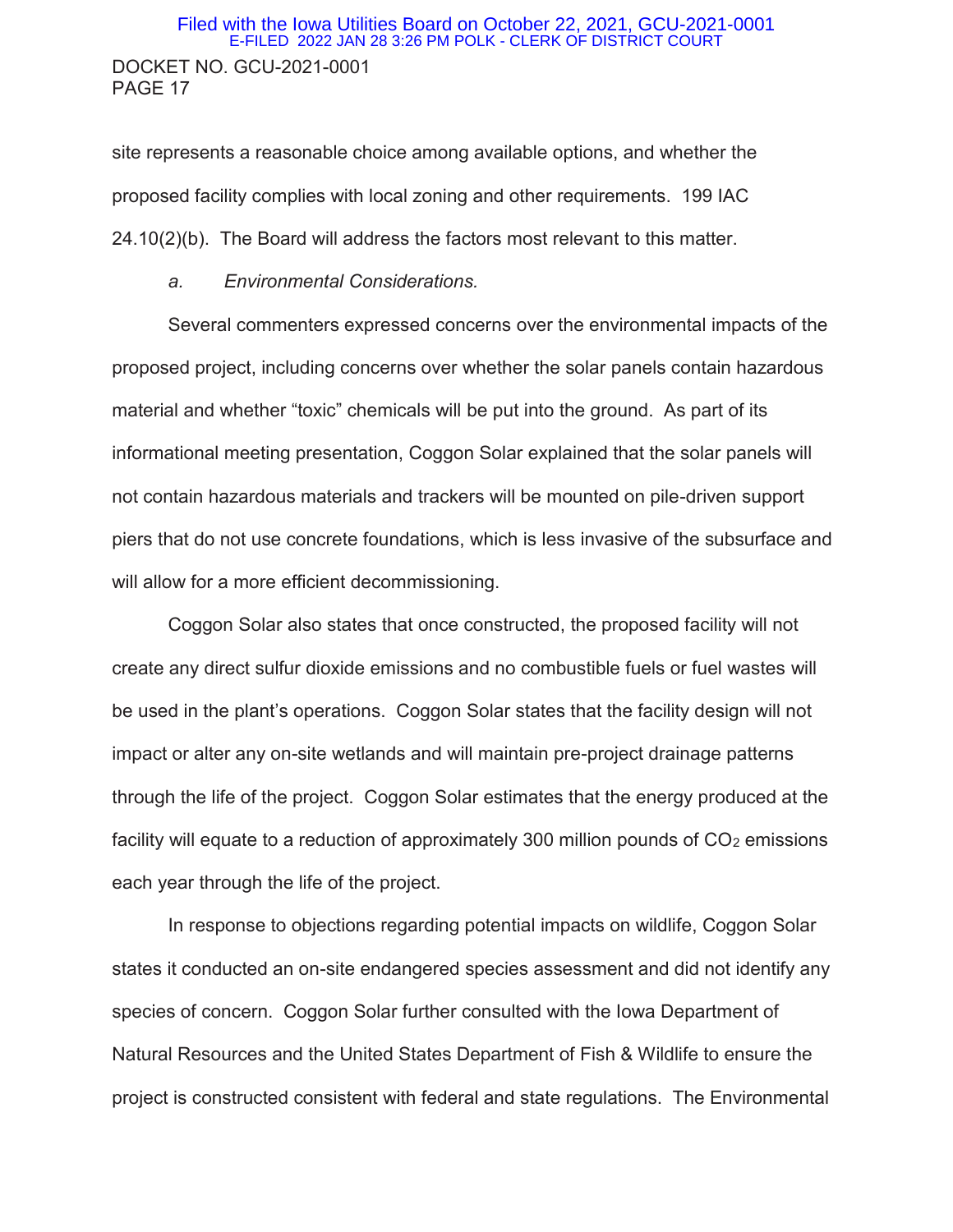### DOCKET NO. GCU-2021-0001 PAGE 18 Filed with the Iowa Utilities Board on October 22, 2021, GCU-2021-0001 E-FILED 2022 JAN 28 3:26 PM POLK - CLERK OF DISTRICT COURT

Intervenors stated that Coggon Solar's commitment to providing a pollinating habitat "will provide environmental benefits during the life of the project including improvements to air quality and water quality" and "will also improve soil health, providing additional benefits to the state's natural resources and potentially resulting in future benefits when the land is returned to agricultural use." Coggon Solar further states that because the facility will be constructed to avoid water features, the site will allow for "wildlife corridors" throughout the project area that will allow for migratory and ground species to traverse through the area.

 Objectors also expressed concern about the environmental effects of the decommissioning and questioned whether the solar panels can be properly recycled at the end of their operational life. In response, Coggon Solar states that, currently, there are at least 23 PV module recycling operators in the United States, including one located less than 140 miles from the project area. At the conclusion of the project, Coggon Solar indicated the solar panels will either be recycled or sold on the secondary market.

#### *b. Site Selection.*

 Some objectors raised concern with the site selection process, including this proposed site location specifically. For example, the Robinsons contend Coggon Solar should select a site location with "poorer quality land."

 As noted above, Coggon Solar states its primary motivation in selecting the proposed site was the proximity of the Coggon substation and the willingness of the necessary landowners to enter into long-term leases or property sales. Additionally, because of the proximity to the substation, Coggon Solar will not require additional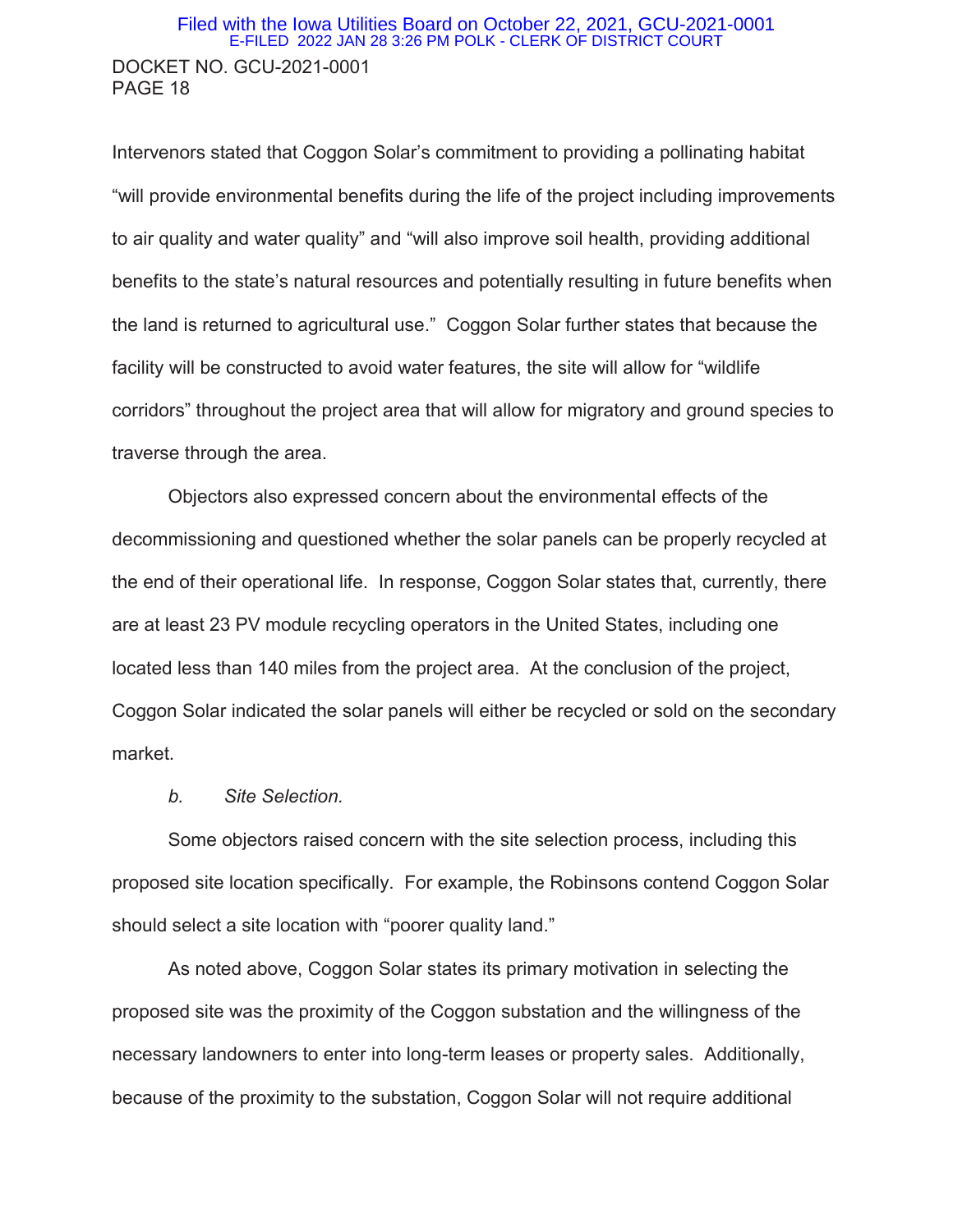### DOCKET NO. GCU-2021-0001 PAGE 19 Filed with the Iowa Utilities Board on October 22, 2021, GCU-2021-0001 E-FILED 2022 JAN 28 3:26 PM POLK - CLERK OF DISTRICT COURT

easements in order to connect the proposed generation facility to the transmission system.

Pursuant to rule 24.10(2)(b)(2), the pertinent inquiry is whether the proposed site selected "represents a reasonable choice among available alternatives." Coggon Solar's proposed site location decision is based on reasoned and rational grounds, and, consequently, constitutes a reasonable choice.

 *c. Local Zoning.* 

 Linn County has enacted a comprehensive utility-scale solar installations ordinance with a purpose of "encourag[ing[ utility scale photovoltaic solar installations." Code of Ordinances of Linn County, Iowa § 107-117(h)(1). The ordinance requires applicants to submit a major site plan for county review and approval of the utility-scale installation and requires that the area for the utility-scale solar installation be rezoned to the Renewable Energy Overlay Zoning District. *Id.* at § 107-117(h)(2). With respect to site and structure requirements, the ordinance covers the following requirements: setbacks, screening, utility connections, grading, glare minimization, appurtenant structures, floodplain considerations, signage, and fencing and security. *Id.* at § 107- 117(h)(4). The ordinance sets requirements to avoid and mitigate against damage to public infrastructure (*i.e.*, roads, existing road conditions, and drainage systems). *Id.* at § 107-117(h)(5). The ordinance requires applicants to have "a plan for the operation and maintenance of the solar installation, which shall include measures for maintaining safe access to the installation, stormwater and erosion controls, as well as general procedures for operation and maintenance of the installation." *Id.* at § 107-117(h)(6). An applicant must also have a decommissioning plan "that describes the anticipated life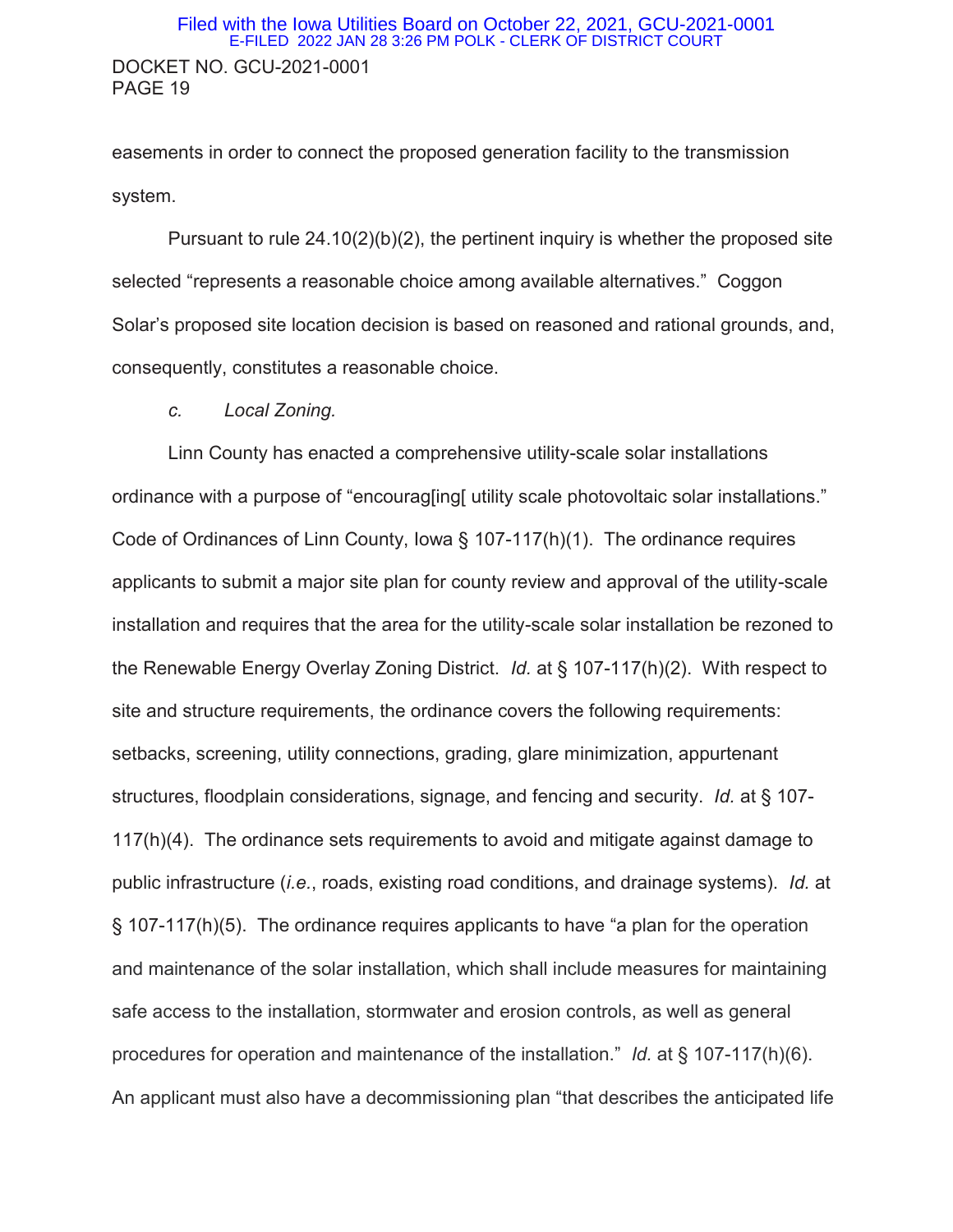#### DOCKET NO. GCU-2021-0001 PAGE 20 Filed with the Iowa Utilities Board on October 22, 2021, GCU-2021-0001 E-FILED 2022 JAN 28 3:26 PM POLK - CLERK OF DISTRICT COURT

of the utility scale solar installation; the anticipated manner in which the project will be decommissioned, including plans to recycle components; the anticipated site restoration actions; the estimated decommissioning costs in current dollars; and the method for ensuring that funds will be available for decommissioning and restoration." *Id.* at § 107- 117(h)(7). Required restoration activities include restoration of the pre-construction surface grade and soil profile and the revegetation of restored soil areas with "crops, native seed mixes, native tree species, plant species suitable to the area . . . ." *Id.* at § 107-117(h)(7)(c). The ordinance further provides that following a continuous one-year period in which no electricity is generated, or if substantial action on the project is discontinued for a one-year period, the permit holder has one year in which to complete the decommissioning of the installation. *Id.* at § 107-117(h)(7)(d).

 The Linn County review and approval process is multi-stepped, with reviews being conducted by the Linn County Technical Review Committee, Linn County Planning & Development staff, and the Linn County Planning & Zoning Commission before being presented to the Linn County Board of Supervisors.

https://www.linncounty.org/1525/Solar-Farms (last accessed on Sept. 3, 2021). At the initial stage, the Technical Review Committee will review the solar project application for conformance with the ordinance, the county's comprehensive plan, and other applicable regulations and standards at a public meeting to which the applicant and surrounding landowners are provided notice. *Id.* Following the meeting, Linn County Planning & Development staff are required to prepare a report of the committee's findings and, if applicable, any recommended conditions for approval. *Id.*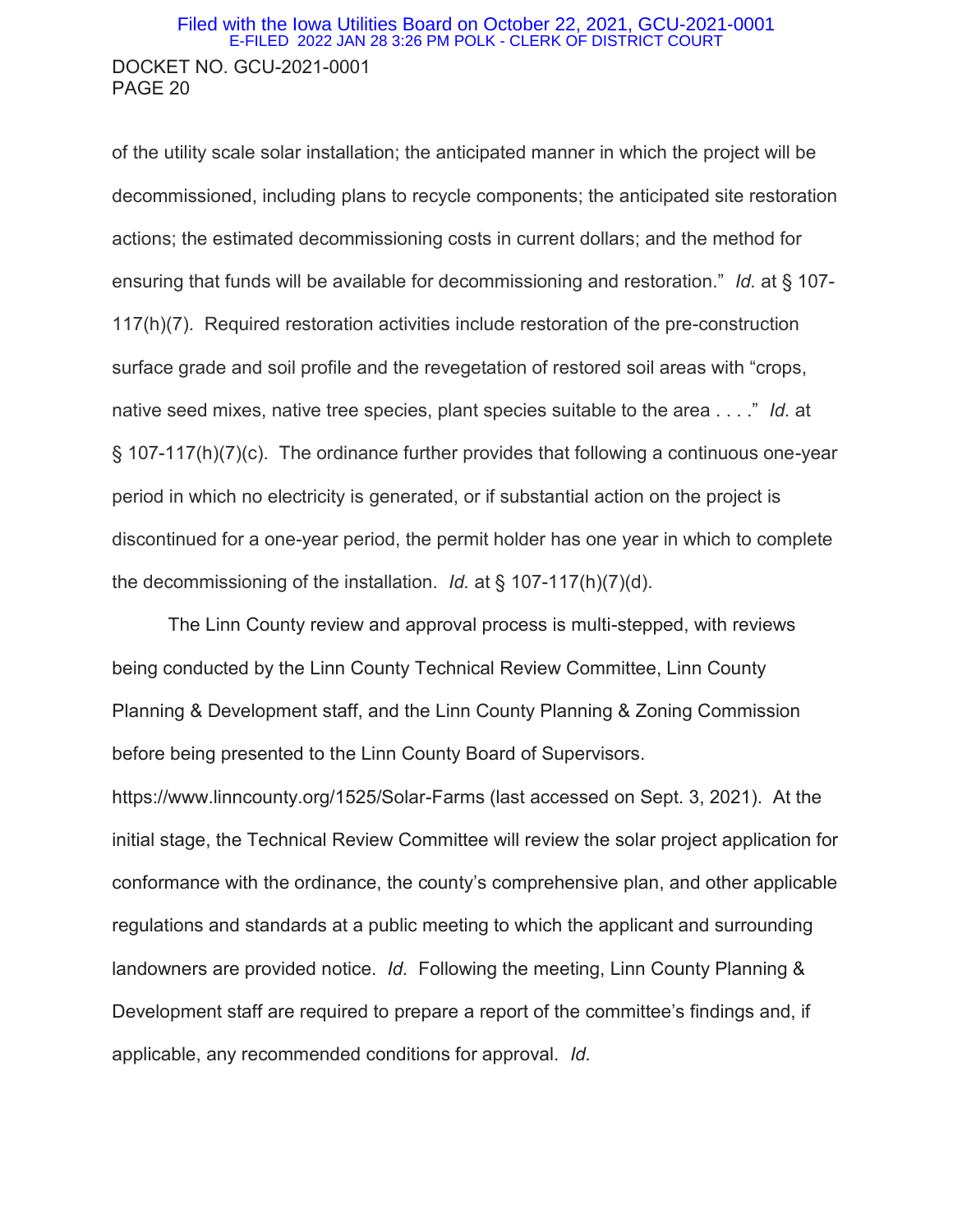## DOCKET NO. GCU-2021-0001 PAGE 21 Filed with the Iowa Utilities Board on October 22, 2021, GCU-2021-0001 E-FILED 2022 JAN 28 3:26 PM POLK - CLERK OF DISTRICT COURT

 At the next step, the Linn County Planning & Zoning Commission will consider the Technical Review Committee's recommendations and will consider the application during at least one public meeting. *Id.* The applicant and surrounding landowners are to be provided notice of the public meeting and are invited to attend. *Id.* Attending members of the public are permitted to make comments and ask questions, all of which will be entered into the public record. *Id.* In making its decision, the Linn County Planning & Zoning Commission must make findings of facts and conclusion of law regarding whether the application is consistent with the county's comprehensive plan and the ordinance. *Id.*

 At the final stage, consideration of the application by the Linn County Board of Supervisors must occur at three public meetings. *Id.* The Board of Supervisors' decision to approve or deny will be based on the standards of review set forth in the ordinance, taking into consideration the recommendations of the Technical Review Committee and the Planning & Zoning Commission and public comments received. *Id.* The Board of Supervisors will also consider general rezoning standards, including:

- whether the proposed project is detrimental to existing agricultural uses;
- whether the proposed project will degrade significant environmental, ecological, or natural resources;
- whether the proposed project achieves densities and uses in agricultural areas, critical natural resources areas, rural residential development areas, and urban service areas as designated in the county's comprehensive plan; and
- whether the proposed plan is consistent with the goals, objectives, and strategies of the county's comprehensive plan.

*Id.* 

In its Application, Coggon Solar acknowledges the Linn County utility-scale solar

installation ordinance and its obligation to comply with the same. Coggon Solar states it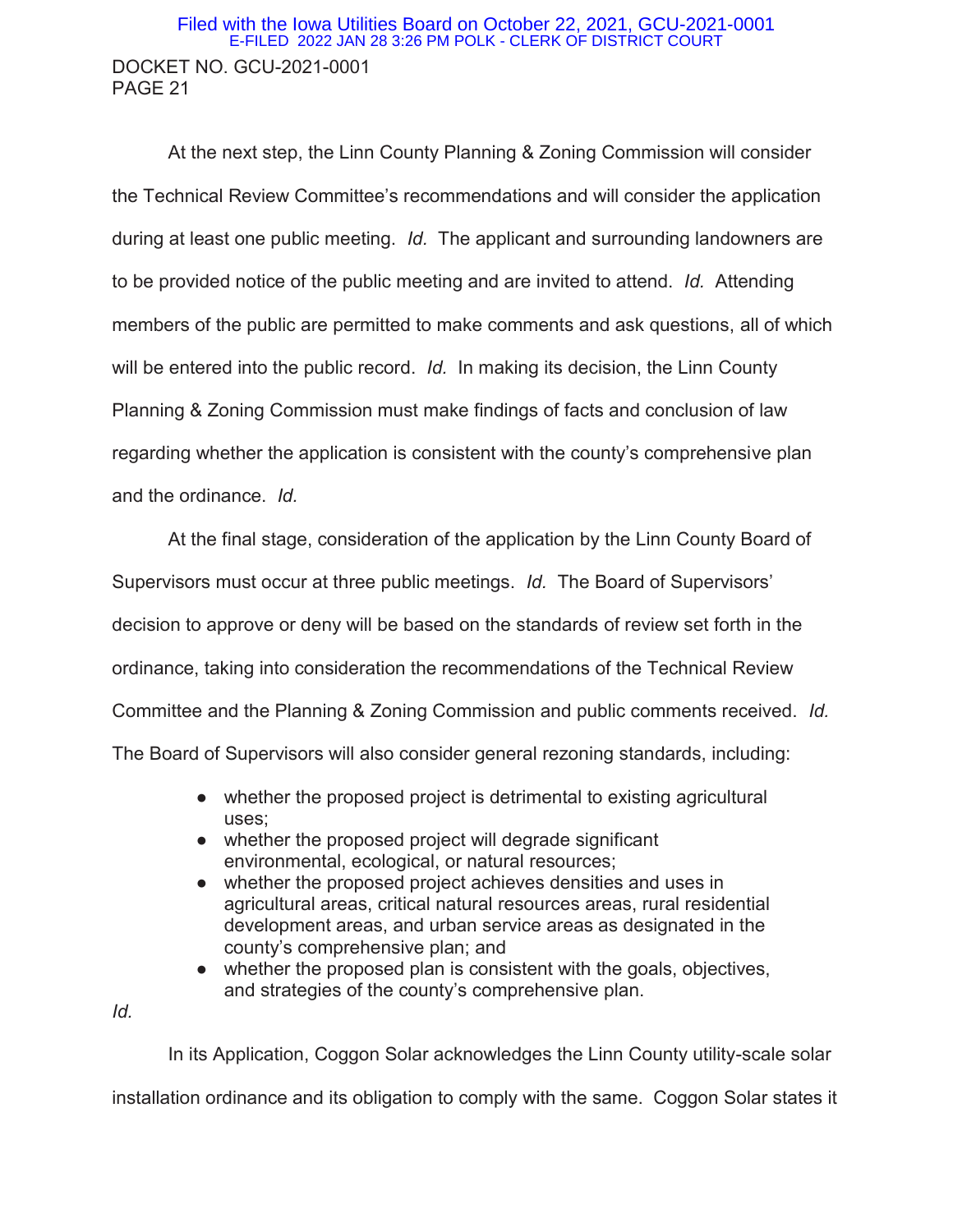### DOCKET NO. GCU-2021-0001 PAGE 22 Filed with the Iowa Utilities Board on October 22, 2021, GCU-2021-0001 E-FILED 2022 JAN 28 3:26 PM POLK - CLERK OF DISTRICT COURT

will comply with the ordinance and with any conditions that may be imposed by Linn County.

 Coggon Solar also listed the potential other regulatory approvals and permits needed for the project and is working through the processes to obtain such approvals and permits. The approvals may change based upon the project's final design.

*d. Conclusion.* 

Based on the above-discussion and review of the information provided by

Coggon Solar, the Board finds the proposed facility meets the third Iowa Code § 476A.6

factor subject to additional conditions discussed below.

If a certificate is issued by the Board to an applicant for a facility, then, under Iowa Code § 476A.8, "a regulatory agency, city or county shall not require any further approval, permit or license for the construction of the facility." The Board recognizes that without the required zoning and other local permits, the project cannot be constructed. The Board will approve Coggon Solar's application for a certificate of public convenience, use and necessity with the following conditions:

- 1. The Board will require Coggon Solar to file final design plans with the Board as soon as they exist. If any portion of the project is ultimately sited in a floodplain, Coggon Solar shall file with the Board a report identifying any additional regulatory permits required, along with copies of any such permits, and a report analyzing flood risks, with a proposed flood mitigation plan. Coggon Solar shall not construct in a floodplain until it has obtained any necessary floodplain permits. As this requirement is established herein by the Board, Coggon Solar may not rely on Iowa Code § 476A.8 to negate the requirement to obtain any required floodplain development permits.
- 2. The Board will require Coggon Solar to obtain all necessary zoning approvals and other permits, including Coggon Solar's decommissioning plan and approval thereof. Coggon Solar shall not begin construction until it has obtained all necessary permits. Coggon Solar shall file all permits obtained in this docket. As this requirement is established herein by the Board, Coggon Solar may not rely on Iowa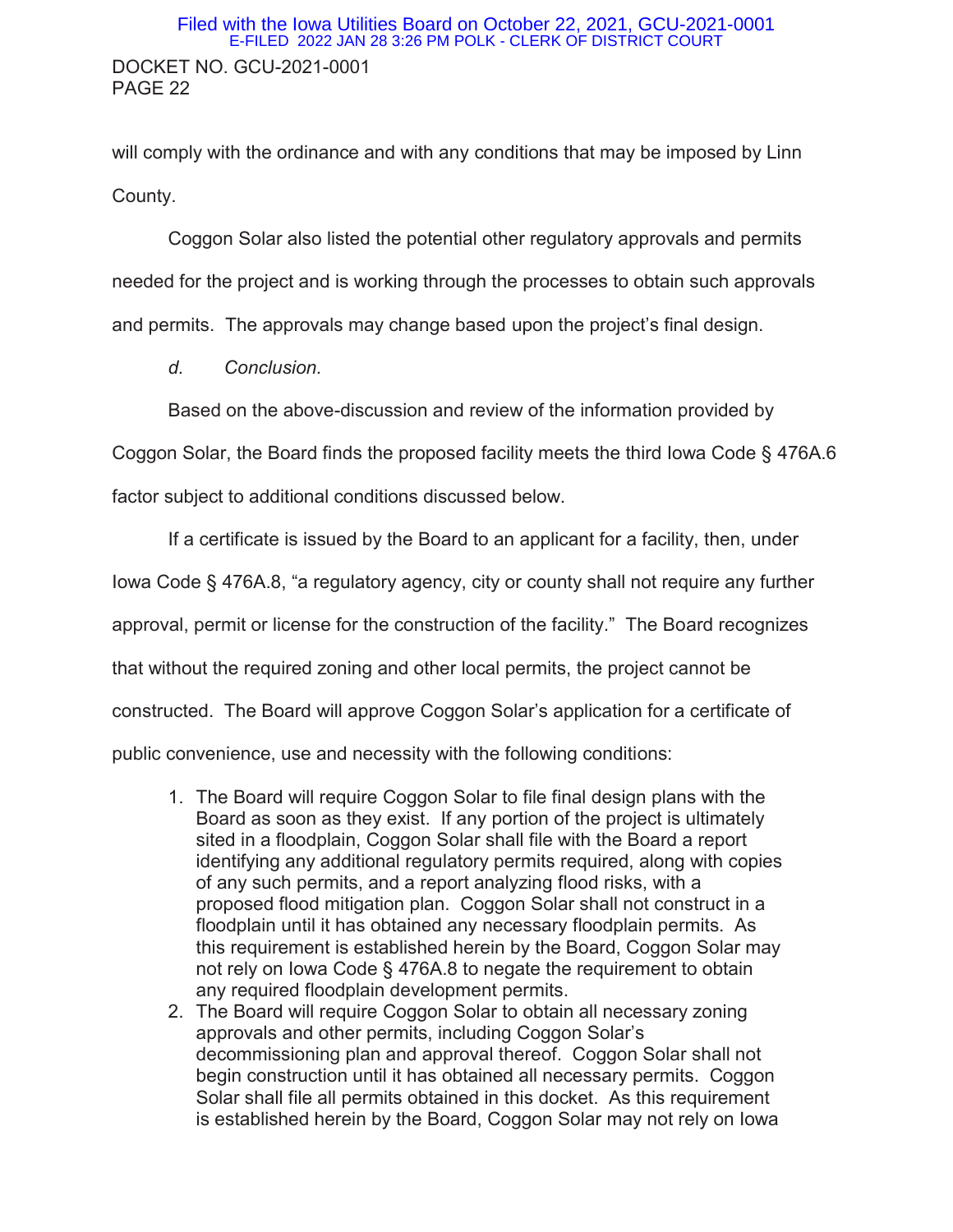#### Filed with the Iowa Utilities Board on October 22, 2021, GCU-2021-0001 E-FILED 2022 JAN 28 3:26 PM POLK - CLERK OF DISTRICT COURT

DOCKET NO. GCU-2021-0001 PAGE 23

> Code § 476A.8 to negate the requirement to obtain authorizations from other state, city, or county regulatory agencies.

- 3. The Board will require that Coggon Solar file status reports every six months until project completion, with updates on its progress in obtaining the necessary permits and construction progress.
- 4. If construction of a project is not completed within two years from the date the generating certificate is issued, the certificate will expire, and Coggon Solar will need to submit a new application to the Board if it wants to continue to develop the project.

 Accordingly, the Board will issue the certificate when Coggon Solar has filed, and the Board has accepted, the final unappealable decision from the Linn County Board of Supervisors approving Coggon Solar's application to construct its proposed utility-scale solar facility.

Based on the information provided, the Board finds Coggon Solar presented sufficient information to establish the third § 476A.6 element, subject to compliance with the additional filing requirements. The construction, operation, and maintenance of the facility will be consistent with reasonable land use and environmental policies and consonant with the reasonable use of air, land, and water resources.

### **CONCLUSION**

 Having found that the criteria in § 476A.6 are met, the Board will approve Coggon Solar's application for a certificate of public convenience, use and necessity. The certificate will be issued when Coggon Solar has filed, and the Board has accepted, the final unappealable decision from the Linn County Board of Supervisors in response to Coggon Solar's request under the county's utility-scale solar installation ordinance. The certificate will be limited to the 100 MW solar facility proposed by Coggon Solar. Any increases to total generating capacity or the addition of a storage or other facility will require Coggon Solar to file for an amendment to the certificate. Additionally, a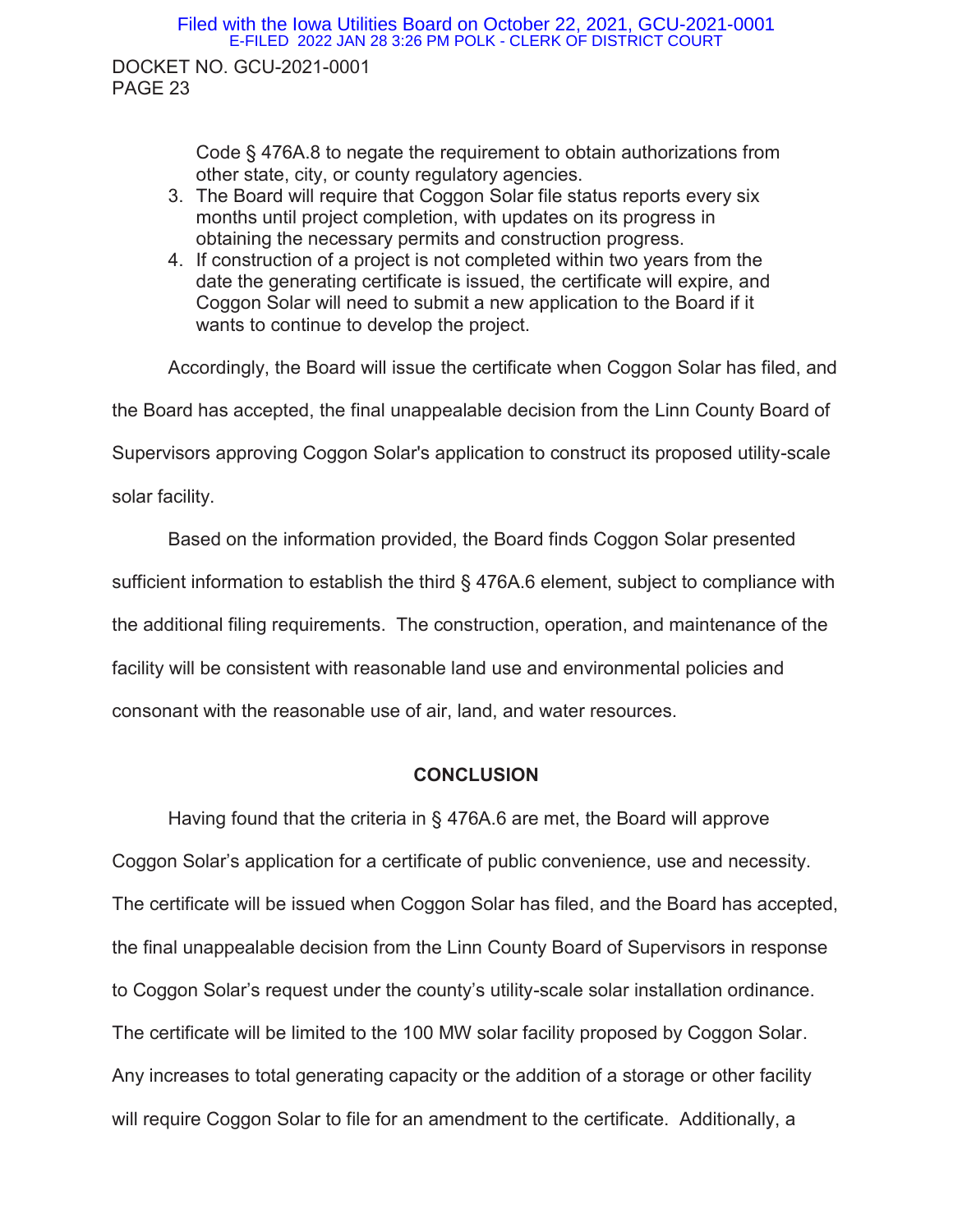## DOCKET NO. GCU-2021-0001 PAGE 24 Filed with the Iowa Utilities Board on October 22, 2021, GCU-2021-0001 E-FILED 2022 JAN 28 3:26 PM POLK - CLERK OF DISTRICT COURT

transfer of the facility to another entity will require Board approval in accordance with Iowa Code § 476A.7(2).

#### **ORDERING CLAUSES**

#### **IT IS THEREFORE ORDERED:**

 1. The July 21, 2021 Petition to Intervene filed by the Linn Clean Energy District is granted.

2. The Request for Waivers filed by Coggon Solar LLC regarding portions of Iowa Code §§ 476A.4 and 476A.5 and 199 Iowa Administrative Code rules 24.6, 24.8, and 24.9 relating to a hearing and a full procedural schedule is granted.

 3. Pursuant to Iowa Code chapter 476A, the application for a certificate of public convenience, use and necessity filed by Coggon Solar LLC is approved. The certificate will be issued when Coggon Solar LLC has filed, and the Board has accepted, the final unappealable decision from the Linn County Board of Supervisors approving Coggon Solar LLC's request under the county's utility-scale solar installation ordinance.

 4. Prior to starting construction, Coggon Solar LLC shall file a report describing the project's final design, including whether portions of the project are sited in floodplain areas; identifying the additional regulatory permits obtained due to the floodplain, if any; and analyzing the flood risks to the project with proposed flood mitigation plan.

5. In addition to the Linn County Board of Supervisors' decision identified in Ordering Clause 3, Coggon Solar LLC shall acquire and maintain all other necessary zoning and other permits. Coggon Solar LLC may not rely on the approval of the